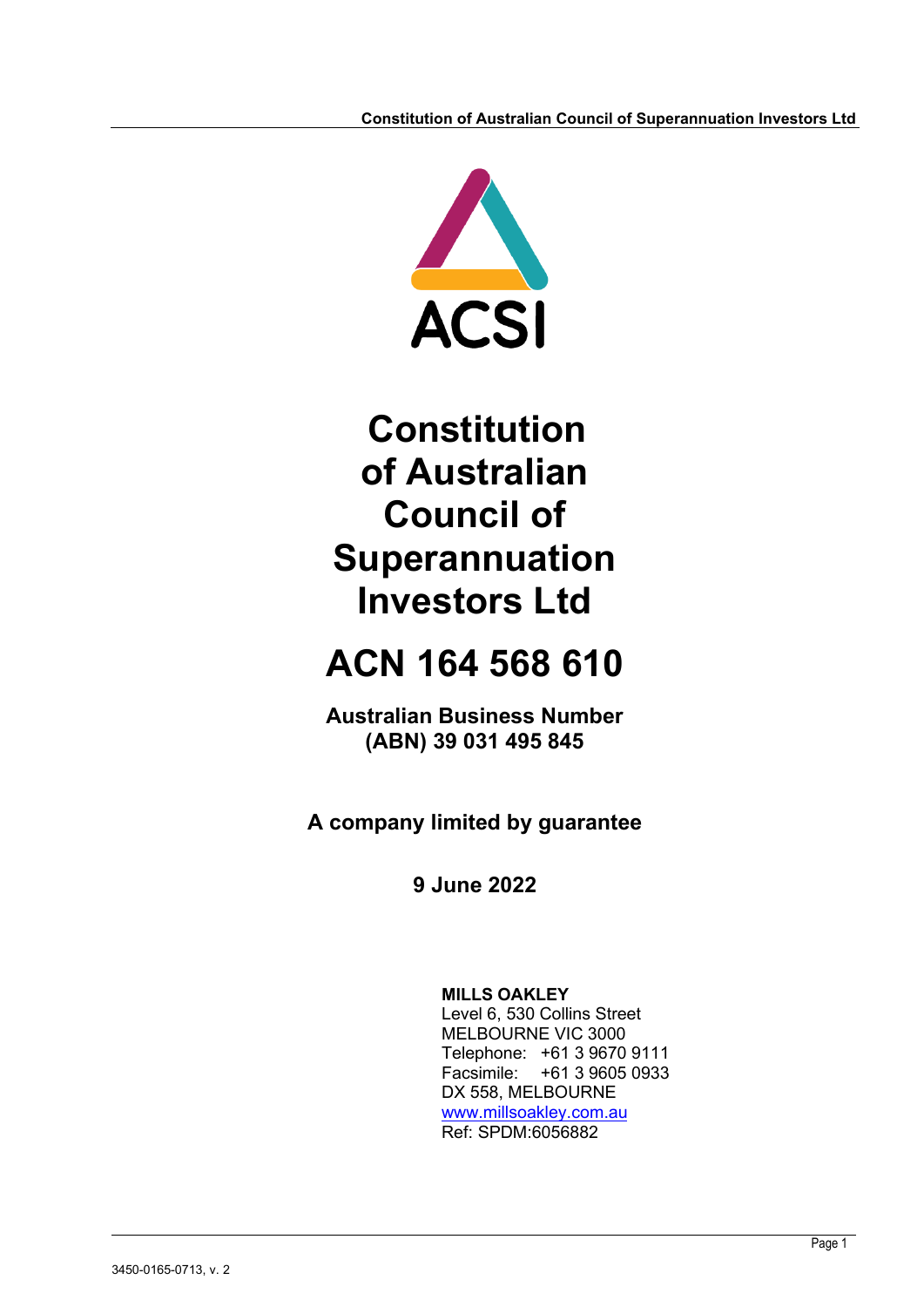# **Contents**

| 1              |      |                                                   |  |
|----------------|------|---------------------------------------------------|--|
|                | 1.1  |                                                   |  |
|                | 1.2  |                                                   |  |
|                | 1.3  |                                                   |  |
|                | 1.4  |                                                   |  |
|                | 1.5  |                                                   |  |
|                | 1.6  |                                                   |  |
|                |      |                                                   |  |
| $\overline{2}$ |      |                                                   |  |
|                | 2.1  |                                                   |  |
|                | 2.2  | Powers ………………………………………………………………………………………7         |  |
|                | 2.3  |                                                   |  |
|                | 2.4  |                                                   |  |
|                | 2.5  |                                                   |  |
|                | 2.6  |                                                   |  |
|                |      |                                                   |  |
| 3              |      |                                                   |  |
|                | 3.1  |                                                   |  |
|                | 3.2  |                                                   |  |
|                | 3.3  |                                                   |  |
|                | 3.4  |                                                   |  |
|                | 3.5  |                                                   |  |
|                | 3.6  |                                                   |  |
|                | 3.7  |                                                   |  |
|                | 3.8  |                                                   |  |
|                | 3.9  |                                                   |  |
|                | 3.10 |                                                   |  |
|                | 3.11 |                                                   |  |
|                | 3.12 |                                                   |  |
|                | 3.13 |                                                   |  |
|                | 3.14 |                                                   |  |
|                | 3.15 |                                                   |  |
|                | 3.16 |                                                   |  |
|                | 3.17 |                                                   |  |
|                | 3.18 |                                                   |  |
|                | 3.19 |                                                   |  |
|                | 3.20 |                                                   |  |
|                | 3.21 |                                                   |  |
|                | 3.22 |                                                   |  |
|                |      |                                                   |  |
| 4              |      | DISPUTE RESOLUTION AND DISCIPLINARY PROCEDURES 11 |  |
|                | 4.1  |                                                   |  |
|                | 4.2  |                                                   |  |
|                | 4.3  |                                                   |  |
|                | 4.4  |                                                   |  |
|                | 4.5  |                                                   |  |
|                | 4.6  |                                                   |  |
|                | 4.7  |                                                   |  |
|                | 4.8  |                                                   |  |
|                | 4.9  |                                                   |  |
|                | 4.10 |                                                   |  |
|                | 4.11 |                                                   |  |
|                | 4.12 |                                                   |  |
|                |      |                                                   |  |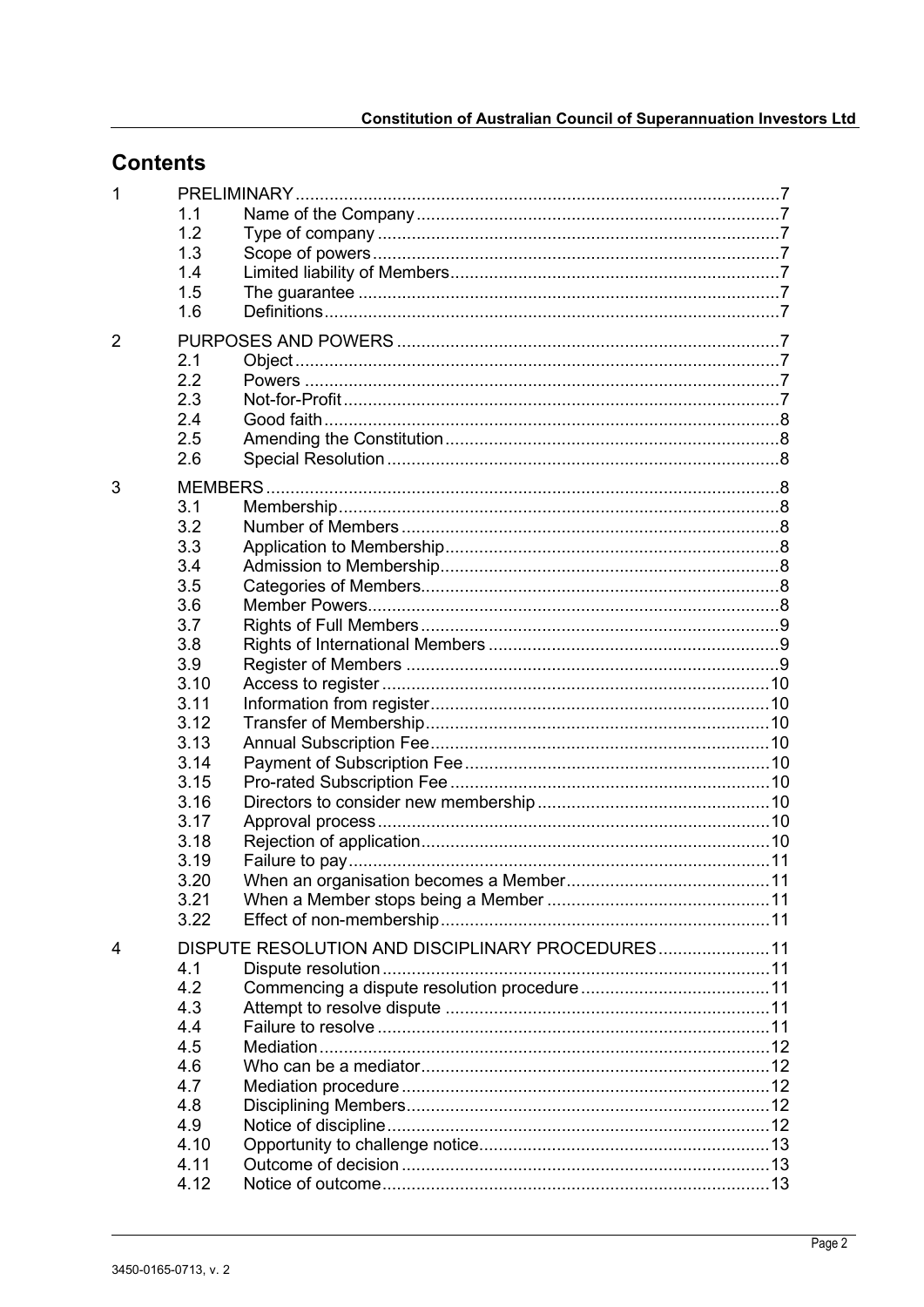| 5 |      |                                                                         |  |
|---|------|-------------------------------------------------------------------------|--|
|   | 5.1  |                                                                         |  |
|   | 5.2  |                                                                         |  |
|   | 5.3  |                                                                         |  |
|   | 5.4  |                                                                         |  |
|   | 5.5  |                                                                         |  |
|   | 5.6  |                                                                         |  |
|   | 5.7  |                                                                         |  |
|   | 5.8  |                                                                         |  |
|   | 5.9  |                                                                         |  |
|   | 5.10 |                                                                         |  |
|   | 5.11 |                                                                         |  |
|   | 5.12 |                                                                         |  |
|   | 5.13 |                                                                         |  |
|   | 5.14 |                                                                         |  |
|   | 5.15 |                                                                         |  |
|   | 5.16 |                                                                         |  |
|   | 5.17 |                                                                         |  |
|   | 5.18 |                                                                         |  |
|   | 5.19 |                                                                         |  |
|   | 5.20 |                                                                         |  |
|   | 5.21 |                                                                         |  |
|   | 5.22 |                                                                         |  |
|   | 5.23 |                                                                         |  |
|   | 5.24 |                                                                         |  |
|   | 5.25 |                                                                         |  |
|   | 5.26 |                                                                         |  |
|   | 5.27 |                                                                         |  |
|   | 5.28 |                                                                         |  |
|   | 5.29 |                                                                         |  |
|   | 5.30 |                                                                         |  |
|   | 5.31 |                                                                         |  |
|   | 5.32 |                                                                         |  |
|   | 5.33 |                                                                         |  |
|   | 5.34 |                                                                         |  |
|   | 5.35 |                                                                         |  |
|   |      |                                                                         |  |
| 6 |      |                                                                         |  |
|   | 6.1  |                                                                         |  |
|   | 6.2  |                                                                         |  |
|   | 6.3  |                                                                         |  |
|   | 6.4  |                                                                         |  |
|   | 6.5  |                                                                         |  |
|   | 6.6  |                                                                         |  |
|   | 6.7  |                                                                         |  |
|   | 6.8  | Company must give notice of proposed resolution or distribute statement |  |
|   |      |                                                                         |  |
|   | 6.9  |                                                                         |  |
|   | 6.10 |                                                                         |  |
|   | 6.11 |                                                                         |  |
|   | 6.12 |                                                                         |  |
|   | 6.13 |                                                                         |  |
|   | 6.14 |                                                                         |  |
|   |      |                                                                         |  |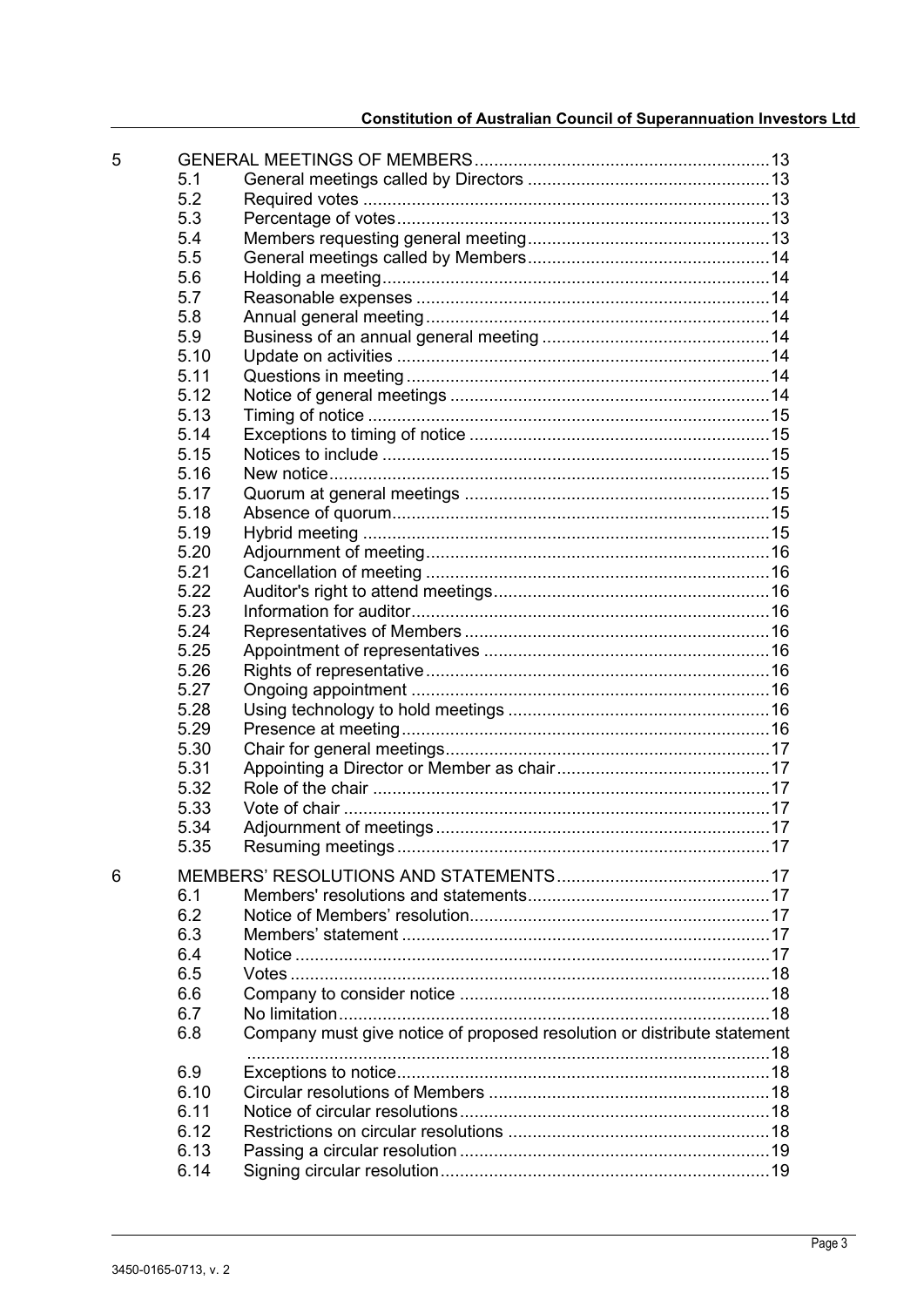|    | 6.15  |                                 |     |
|----|-------|---------------------------------|-----|
| 7  |       |                                 |     |
|    | 7.1   |                                 |     |
|    | 7.2   |                                 |     |
|    | 7.3   |                                 |     |
|    | 7.4   |                                 |     |
|    | 7.5   |                                 |     |
|    | 7.6   |                                 |     |
|    | 7.7   |                                 |     |
|    | 7.8   |                                 |     |
|    | 7.9   |                                 |     |
|    | 7.10  |                                 |     |
|    | 7.11  |                                 |     |
|    | 7.12  |                                 |     |
|    | 7.13  |                                 |     |
|    | 7.14  |                                 |     |
|    | 7.15  |                                 |     |
|    | 7.16  |                                 |     |
|    | 7.17  |                                 |     |
|    |       |                                 |     |
| 8  |       |                                 |     |
|    | 8.1   |                                 |     |
|    | 8.2   |                                 |     |
|    | 8.3   |                                 |     |
|    | 8.4   |                                 |     |
|    | 8.5   |                                 |     |
| 9  |       |                                 |     |
|    | 9.1   |                                 |     |
|    | 9.2   |                                 |     |
|    | 9.3   |                                 |     |
|    | 9.4   |                                 |     |
|    | 9.5   |                                 |     |
|    | 9.6   |                                 |     |
|    | 9.7   |                                 |     |
|    | 9.8   | <b>Resignation of Directors</b> | .22 |
|    | 9.9   |                                 |     |
|    | 9.10  |                                 |     |
| 10 |       |                                 |     |
|    | 10.1  |                                 |     |
|    | 10.2  |                                 |     |
|    | 10.3  |                                 |     |
|    | 10.4  |                                 |     |
|    | 10.5  |                                 |     |
|    | 10.6  |                                 |     |
|    | 10.7  |                                 |     |
|    | 10.8  |                                 |     |
|    | 10.9  |                                 |     |
|    | 10.10 |                                 |     |
|    | 10.11 |                                 |     |
|    | 10.12 |                                 |     |
|    | 10.13 |                                 |     |
|    | 10.14 |                                 |     |
|    |       |                                 |     |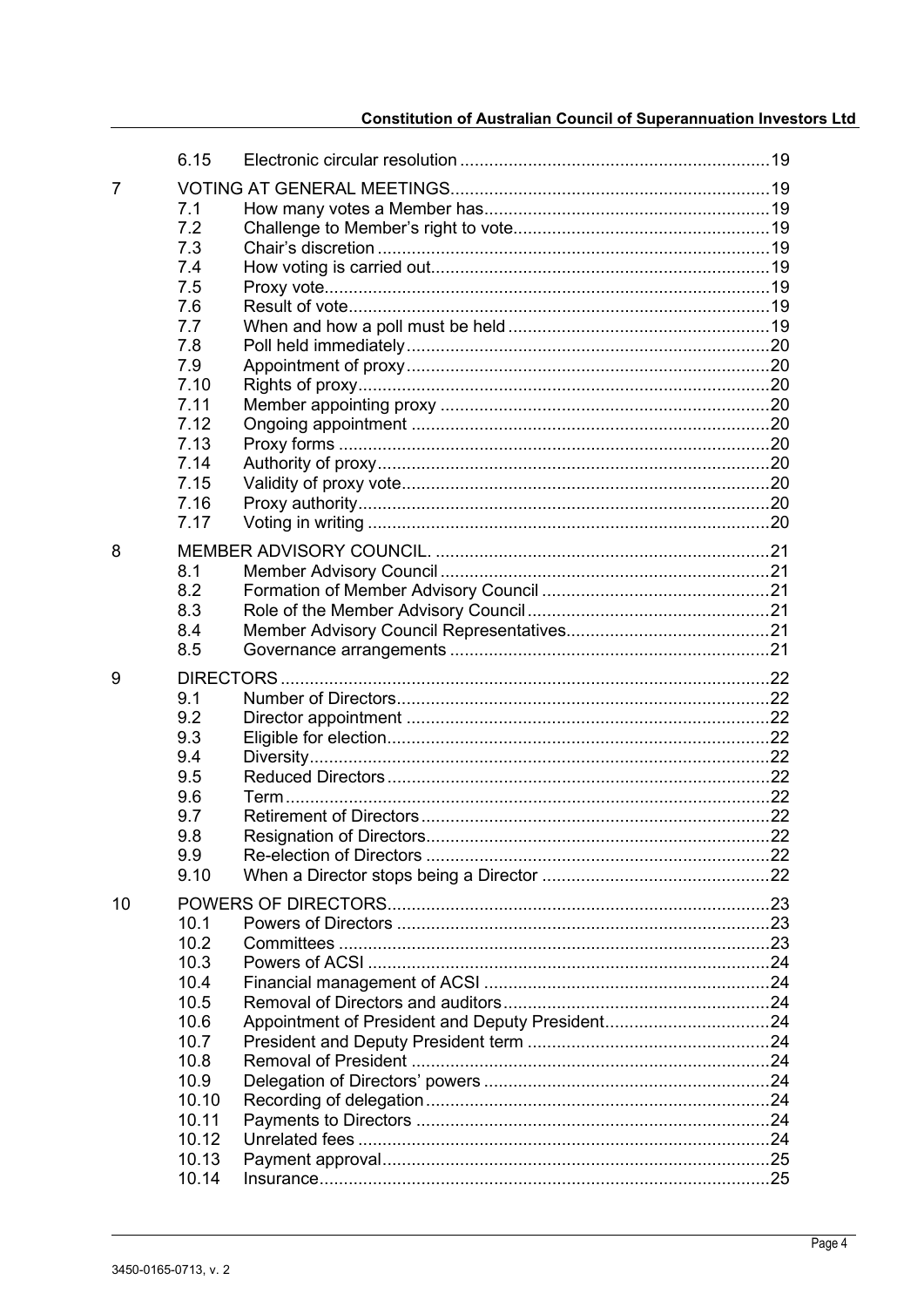|    | 10.15                                                                                                             |                     |  |
|----|-------------------------------------------------------------------------------------------------------------------|---------------------|--|
| 11 | 11.1<br>11.2<br>11.3<br>11.4<br>11.5<br>11.6                                                                      |                     |  |
| 12 | 12.1<br>12.2<br>12.3<br>12.4<br>12.5<br>12.6<br>12.7<br>12.8<br>12.9<br>12.10<br>12.11<br>12.12<br>12.13<br>12.14 |                     |  |
| 13 | 13.1<br>13.2<br>13.3<br>13.4<br>13.5<br>13.6<br>13.7<br>13.8<br>13.9<br>13.10                                     | Removal of auditor. |  |
| 14 | 14.1<br>14.2                                                                                                      |                     |  |
| 15 | 15.1<br>15.2<br>15.3<br>15.4                                                                                      |                     |  |
| 16 | 16.1<br>16.2<br>16.3<br>16.4<br>16.5<br>16.6<br>16.7                                                              |                     |  |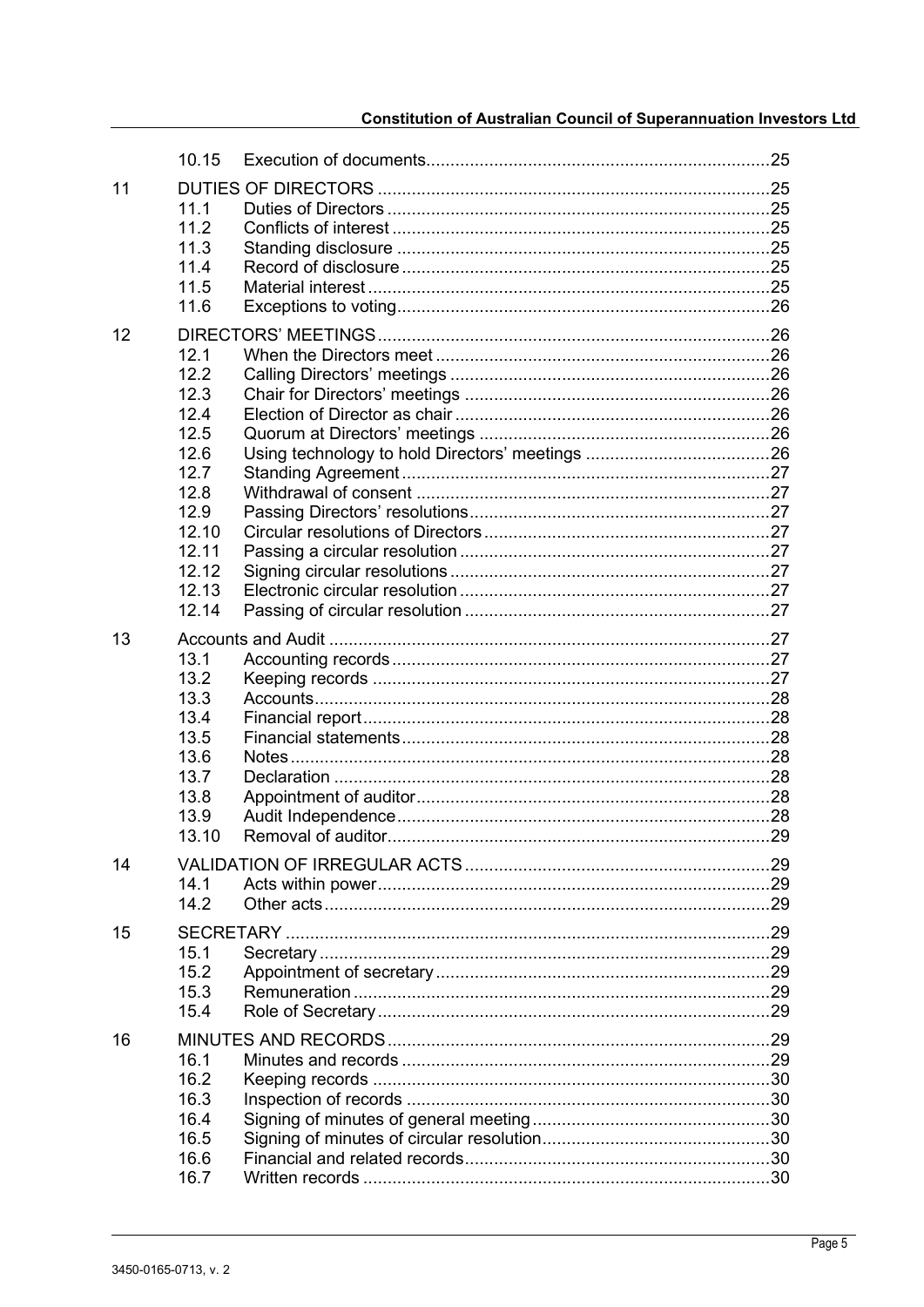|    | 16.8<br>16.9                                         |                                                        |  |
|----|------------------------------------------------------|--------------------------------------------------------|--|
| 17 | 17.1                                                 |                                                        |  |
| 18 | 18.1<br>18.2<br>18.3<br>18.4<br>18.5<br>18.6         |                                                        |  |
| 19 | 19.1                                                 |                                                        |  |
| 20 | 20.1<br>20.2<br>20.3<br>20.4<br>20.5<br>20.6<br>20.7 |                                                        |  |
| 21 | 21.1<br>21.2                                         | Surplus assets not to be distributed to Members32      |  |
| 22 | 22.1<br>22.2<br>22.3                                 | Reading this constitution with the Corporations Act 34 |  |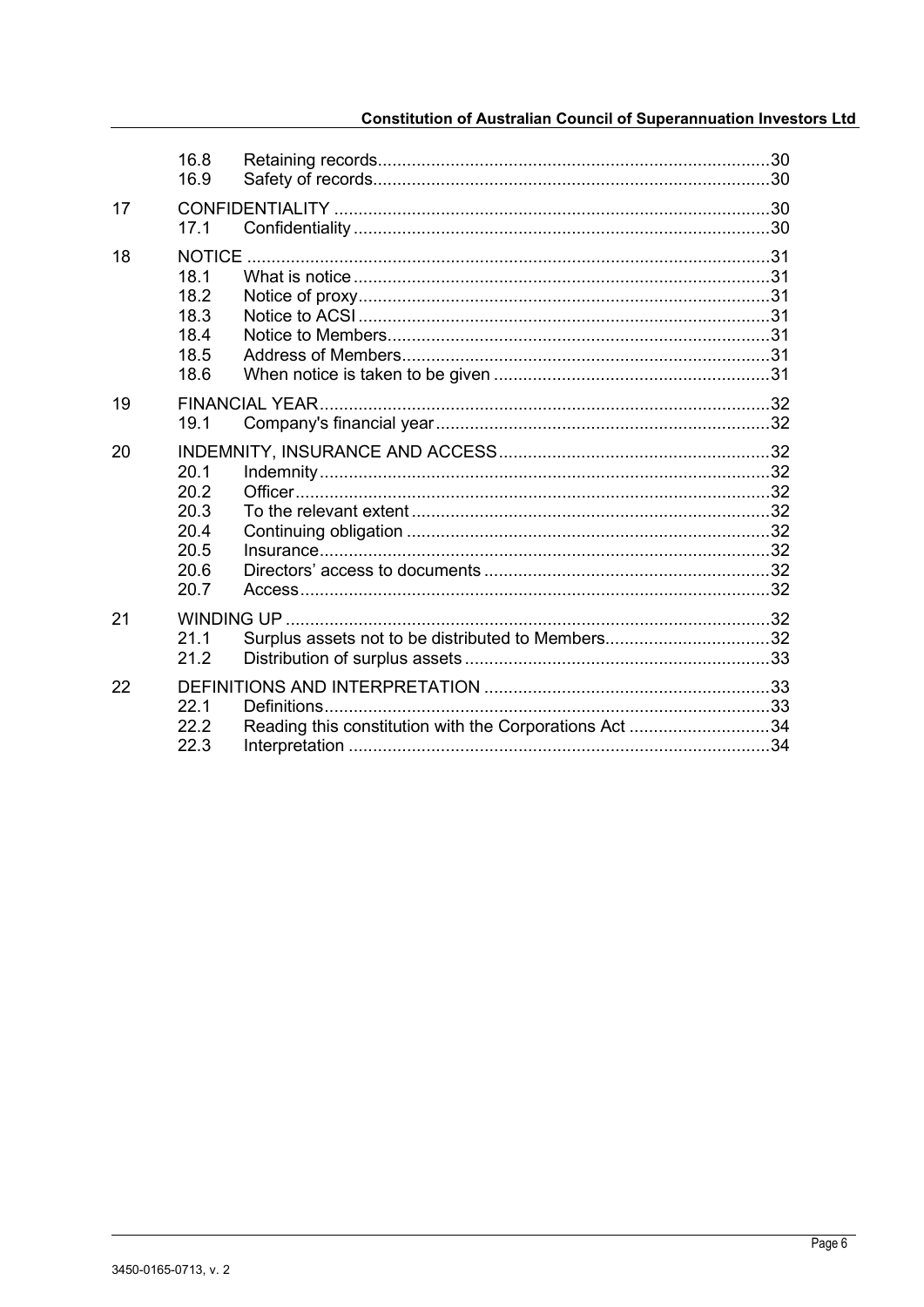# <span id="page-6-0"></span>**1 PRELIMINARY**

# <span id="page-6-1"></span>**1.1 Name of the Company**

The name of the Company is Australian Council of Superannuation Investors Ltd (ACSI).

# <span id="page-6-2"></span>**1.2 Type of company**

ACSI is a not-for-profit public company limited by guarantee.

## <span id="page-6-3"></span>**1.3 Scope of powers**

ACSI has the legal capacity and powers set out in section 124 of the Corporations Act, provided that its capabilities and powers are exercised directly or indirectly in the furtherance of its objects.

## <span id="page-6-4"></span>**1.4 Limited liability of Members**

The liability of Members is limited to the amount of the guarantee in clause [1.5.](#page-6-5)

# <span id="page-6-5"></span>**1.5 The guarantee**

Each Member must contribute an amount not more than \$100.00 to the property of ACSI. If ACSI is wound up while the Member is a Member, or within 12 months after they stop being a Member, this contribution is required to pay for the:

- (a) debts and liabilities of ACSI incurred before the Member stopped being a Member; or
- (b) costs of winding up.

## <span id="page-6-6"></span>**1.6 Definitions**

In this constitution, words and phrases have the meaning set out in clauses [22.1](#page-32-2) and [22.3.](#page-33-1)

# <span id="page-6-7"></span>**2 PURPOSES AND POWERS**

## <span id="page-6-8"></span>**2.1 Object**

ACSI's objects are:

- (a) to undertake or commission independent research into ESG issues for Members;
- (b) to provide proxy voting recommendations in respect of ESG matters;
- (c) to provide thought leadership on ESG issues;
- (d) to provide specific research to Members to assist them to manage ESG investment risk; and
- (e) to develop educational activities and such other related activities, dedicated to ESG issues.

# <span id="page-6-9"></span>**2.2 Powers**

Subject to clause [2.3,](#page-6-10) ACSI has the following powers, which may only be used to carry out its purpose(s) set out in clause [2.1:](#page-6-8)

- (a) the powers of an individual; and
- (b) all the powers of a Company limited by guarantee under the Corporations Act.

## <span id="page-6-10"></span>**2.3 Not-for-Profit**

ACSI must not distribute any income or assets directly or indirectly to its Members, except as provided in clause [2.4.](#page-7-0)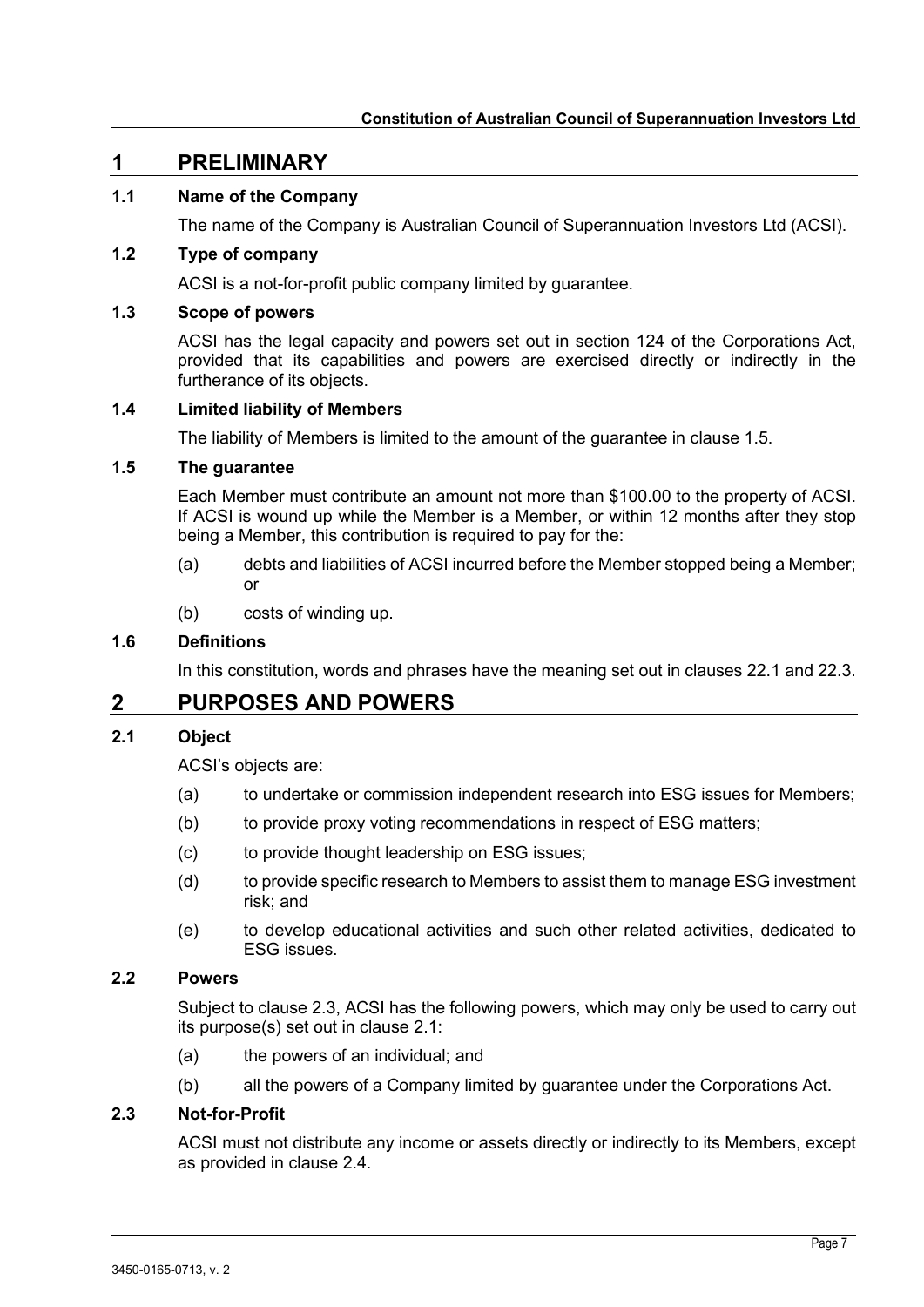# <span id="page-7-0"></span>**2.4 Good faith**

Clause [2.3](#page-6-10) does not stop ACSI from paying a Member for goods or services they have provided or expenses they have properly incurred at fair and reasonable rates or rates more favourable to ACSI, provided they are done in good faith.

## <span id="page-7-1"></span>**2.5 Amending the Constitution**

Subject to clause [2.6,](#page-7-2) the Members may amend this constitution by passing a Special Resolution.

# <span id="page-7-2"></span>**2.6 Special Resolution**

The Members must not pass a Special Resolution that amends this constitution if passing it causes ACSI to lose its status as a Company limited by Guarantee.

# <span id="page-7-3"></span>**3 MEMBERS**

# <span id="page-7-4"></span>**3.1 Membership**

The Members of ACSI are any person or organisation that the Directors allow to be a Member, in accordance with this constitution.

#### <span id="page-7-5"></span>**3.2 Number of Members**

There must be at least one Member.

## <span id="page-7-6"></span>**3.3 Application to Membership**

An application by an Eligible Member to be a Member of ACSI:

- (a) must be made in writing;
- (b) must specify in writing that it will comply with this Constitution, and all applicable laws; and
- (c) must be lodged with the secretary of ACSI.

## <span id="page-7-7"></span>**3.4 Admission to Membership**

An Eligible Member who applies and is approved for membership as provided in this Constitution is eligible to be a Member on payment of the Annual Subscription Fee and will be entered into the register of Members in accordance with clause [3.9.](#page-8-2)

# <span id="page-7-8"></span>**3.5 Categories of Members**

- (a) ACSI consists of the following categories of Members:
	- (i) Very Large Members;
	- (ii) Large Members;
	- (iii) Medium Members;
	- (iv) Small Members; and
	- (v) International Members.
- (b) The Board will determine the criteria applicable to each category of Member.

#### <span id="page-7-11"></span><span id="page-7-10"></span><span id="page-7-9"></span>**3.6 Member Powers**

- (a) Very Large and Large Members are entitled to appoint one Director each.
- (b) Collectively, the Medium and Small Members are entitled to appoint four Directors, with each Medium and Small Member able to nominate a Director for election by the Medium and Small Members.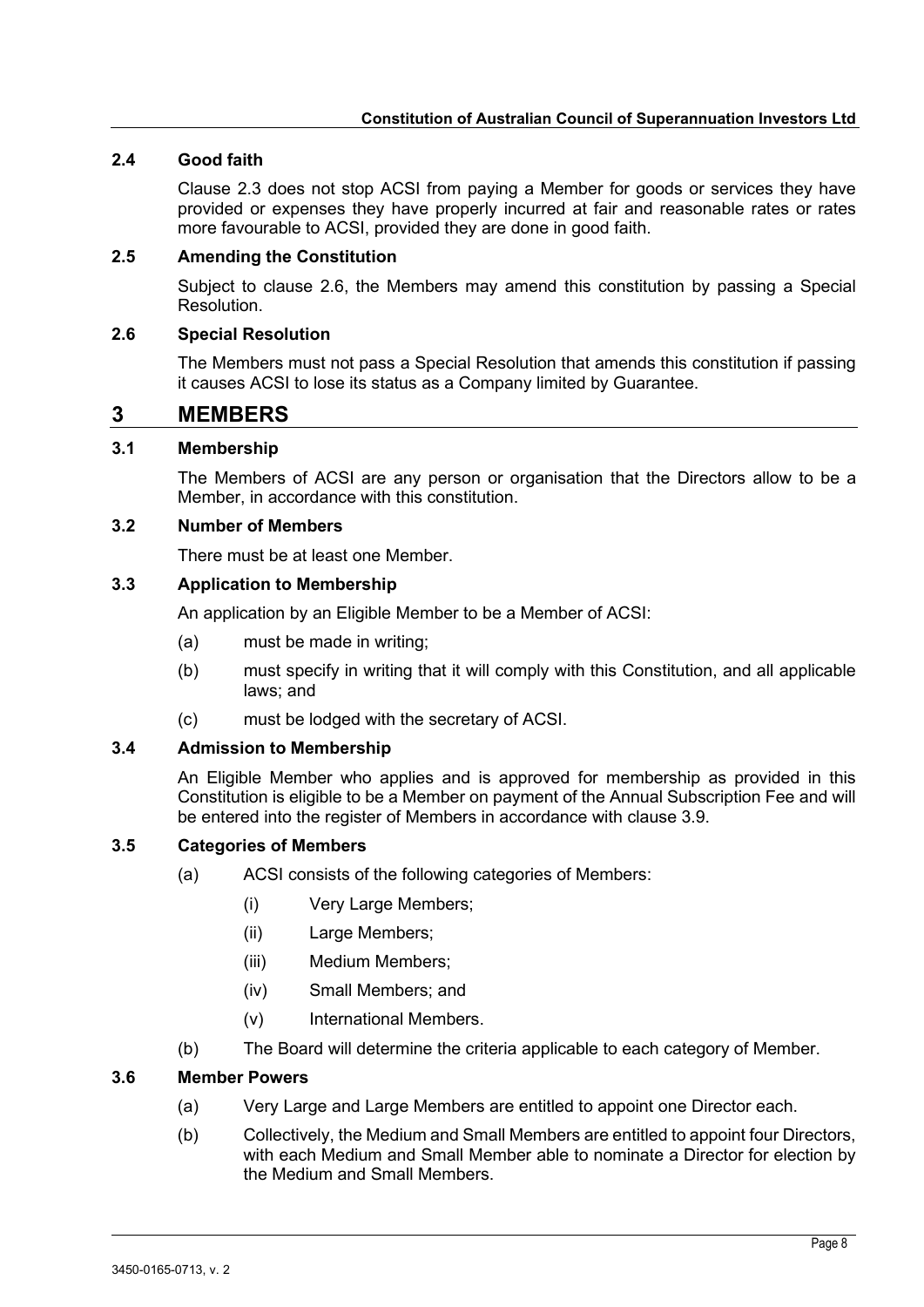- (c) The Board will determine the nomination and election process for the appointment of any directors other than those appointed under clause [3.6\(a\).](#page-7-10)
- (d) International Members are unable to appoint Directors.
- (e) Each Member, regardless of category, may have no more than one of its nominees appointed as a Director.

# <span id="page-8-0"></span>**3.7 Rights of Full Members**

The Very Large, Large, Medium and Small Member categories are each entitled to:

- (a) full access to all research and research materials of ACSI;
- (b) access, subject to payment by the Member of a fee in addition to the Annual Subscription Fee, to:
	- (i) ACSI's proxy recommendations; and
	- (ii) any other fee for service activities,
- (c) propose research, within ACSI's budget determined by the Board;
- (d) attend and vote at a General Meeting of ACSI;
- (e) access to all conferences and other activities at member rates;
- (f) appoint a representative to the Member Advisory Council.

## <span id="page-8-1"></span>**3.8 Rights of International Members**

An International Member is entitled to:

- (a) attend, but not to vote, at a General Meeting of ACSI including an AGM;
- (b) full access to all research and research materials of ACSI;
- (c) access to all conferences and other activities at member rates; and
- (d) access, subject to payment by the Member of a fee in addition to the Annual Subscription Fee, to:
	- (i) ACSI's proxy recommendations; and
	- (ii) any other fee for service activities.

## <span id="page-8-2"></span>**3.9 Register of Members**

ACSI must establish and maintain a register of Members. The register of Members must be kept by the secretary and must contain:

- (a) for each current Member:
	- (i) a name;
	- (ii) address;
	- (iii) any alternative address nominated by the Member for the service of notices; and
	- (iv) the date the Member was entered on to the register.
- (b) for each Member who stopped being a Member in the last 7 years:
	- (i) a name;
	- (ii) address;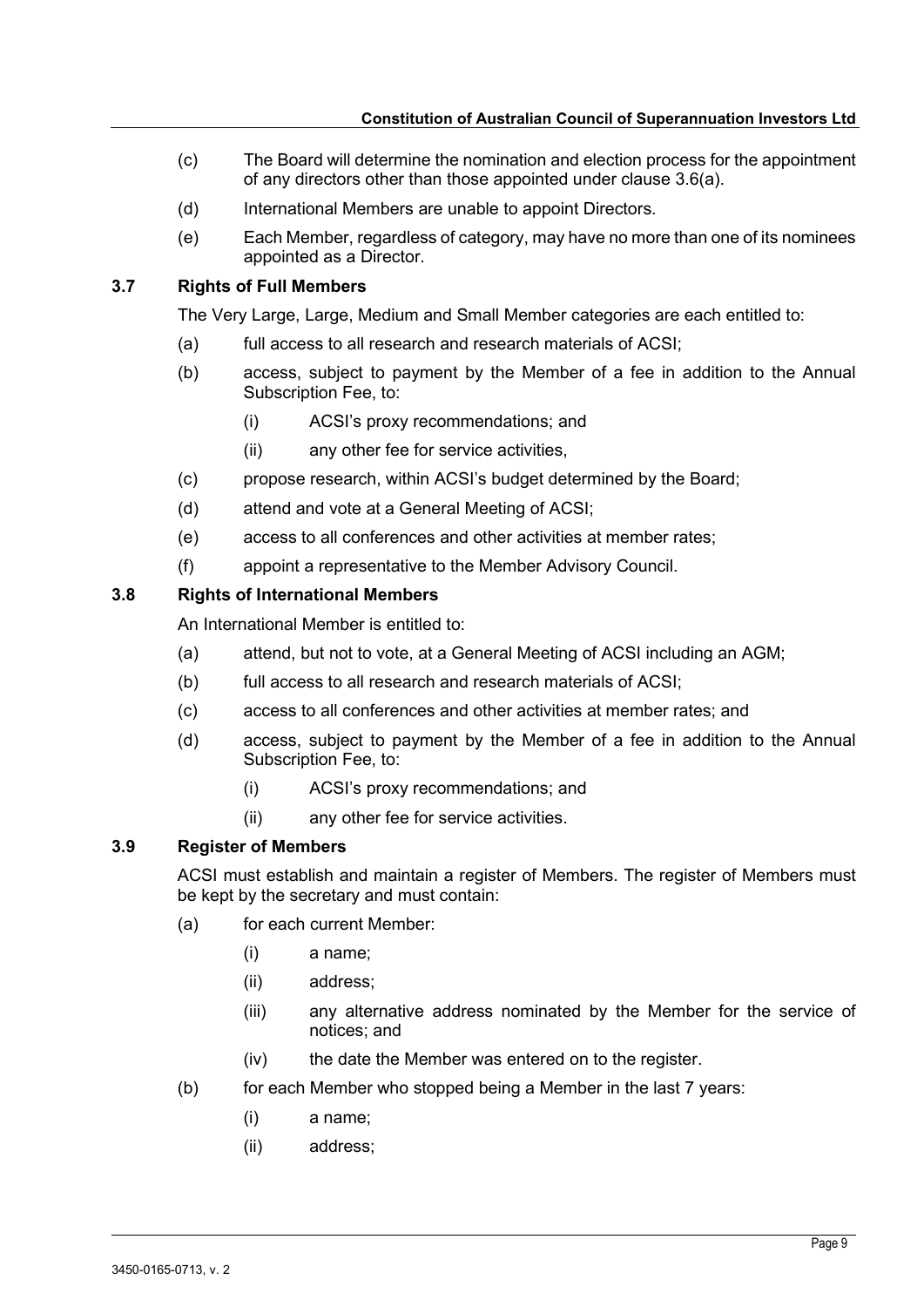- (iii) any alternative address nominated by the Member for the service of notices; and
- (iv) the dates the Membership started and ended.

# <span id="page-9-0"></span>**3.10 Access to register**

ACSI must give current Members access to the register of Members.

## <span id="page-9-1"></span>**3.11 Information from register**

Information that is accessed from the register of Members must only be used in a manner relevant to the interests or rights of Members.

#### <span id="page-9-2"></span>**3.12 Transfer of Membership**

In the event of a Member changing its name, merging with another Member or merging with a non-Member Superannuation Fund or Trustee, ACSI membership and all attaching rights, privileges and obligations and any other requirements for the purpose of the transfer are transferred to the new entity or new name, unless otherwise determined by the Directors.

## <span id="page-9-3"></span>**3.13 Annual Subscription Fee**

The Annual Subscription Fee for membership is such amounts determined for each category of membership by the Board from time to time.

## <span id="page-9-4"></span>**3.14 Payment of Subscription Fee**

The Annual Subscription Fee is payable in advance on or before 1 July in each Financial Year.

## <span id="page-9-5"></span>**3.15 Pro-rated Subscription Fee**

In the case of any application for membership of ACSI made after 1 July in any Financial Year, the Annual Subscription Fee will be:

- (a) pro-rated for the remainder of that Financial Year calculated from the date on which the Board approves the application; and
- (b) payable in advance on a date determined by the Board.

ACSI is not obligated to refund any Annual Subscription Fee paid by a Member, once a Member ceases to be a Member.

## <span id="page-9-6"></span>**3.16 Directors to consider new membership**

The Directors must consider a new application for membership within a reasonable time after the Secretary receives the application.

## <span id="page-9-7"></span>**3.17 Approval process**

If the Directors approve an application, the Secretary must as soon as possible:

- (a) enter the new Member on the register of Members, and
- (b) write to the applicant to tell them that their application was approved, and the date that their membership started.

# <span id="page-9-8"></span>**3.18 Rejection of application**

If the Directors reject an application, the Secretary must write to the applicant as soon as possible to tell them that their application has been rejected, but does not have to give reasons.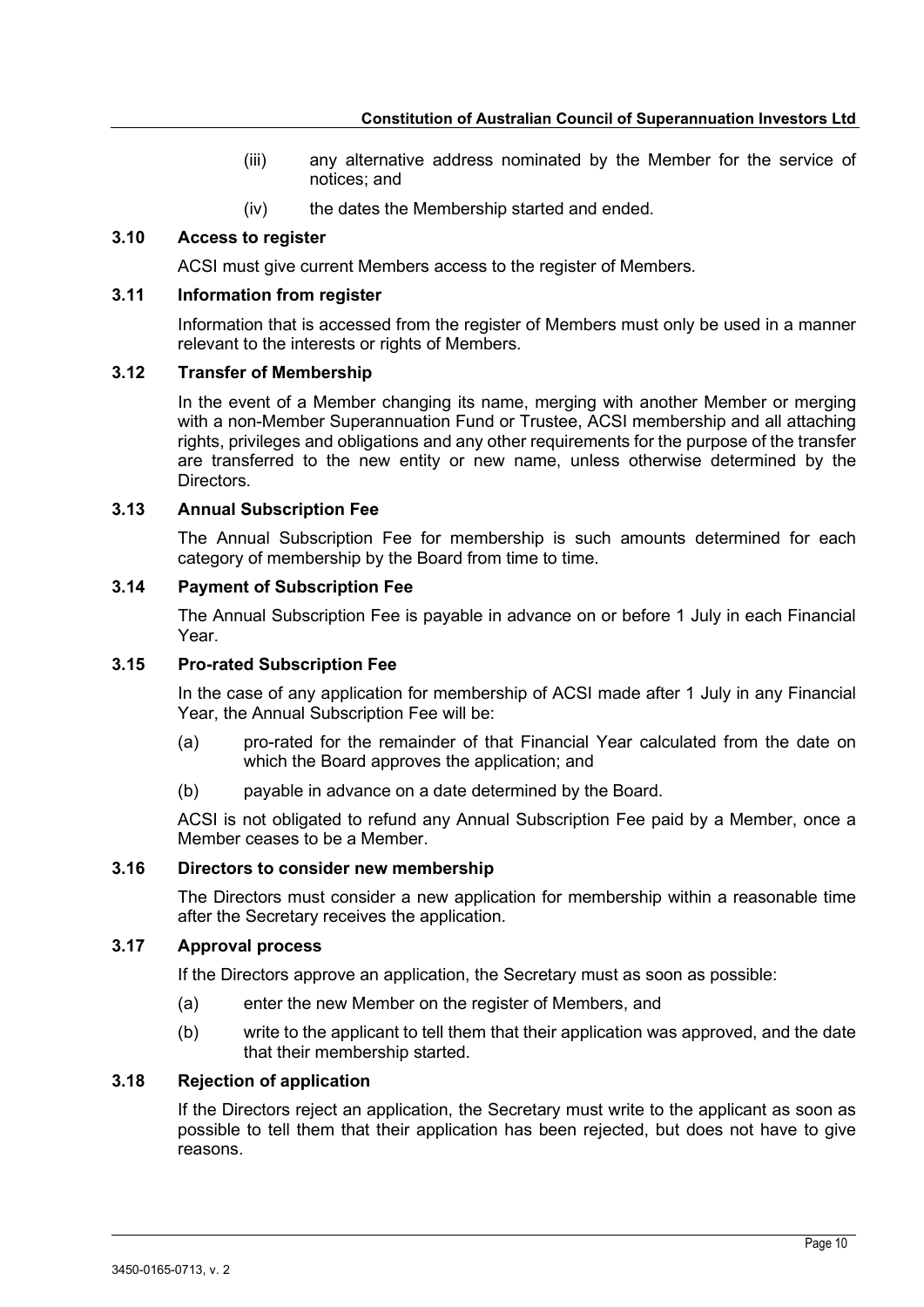## <span id="page-10-0"></span>**3.19 Failure to pay**

If any Annual Subscription Fee of a Member remains unpaid for the relevant financial year, the Directors may resolve that the Member will have all of its rights and privileges of membership suspended until such time that the Directors reinstate the Member on payment of all arrears.

#### <span id="page-10-1"></span>**3.20 When an organisation becomes a Member**

An applicant will become a Member when they are entered on the register of Members.

#### <span id="page-10-2"></span>**3.21 When a Member stops being a Member**

A Member ceases to be a Member if they:

- (a) are wound up or otherwise dissolved or deregistered and Membership has not been transferred to another entity under clause [3.12](#page-9-2) (transfer of membership);
- (b) are expelled in accordance with clause [4;](#page-10-4)
- (c) have not responded within three months to a written request from the Secretary that they confirm in writing that they want to remain a Member; or
- (d) resign, by three months' written notice to the Secretary.

## <span id="page-10-3"></span>**3.22 Effect of non-membership**

A Member who ceases to be a Member as a result of any reason set out in clause [3.21](#page-10-2) continues to be liable for:

- (a) any Annual Subscription Fee and all arrears due and unpaid at the date of cessation;
- (b) all other moneys due by them to ACSI; and
- (c) the Guarantee,

unless waived in writing by ACSI at the sole discretion of ACSI.

# <span id="page-10-4"></span>**4 DISPUTE RESOLUTION AND DISCIPLINARY PROCEDURES**

# <span id="page-10-5"></span>**4.1 Dispute resolution**

The dispute resolution procedure in this clause applies to disputes (disagreements) under this constitution between a Member or Director and:

- (a) one or more Members;
- (b) one or more Directors, or
- (c) ACSI.

## <span id="page-10-6"></span>**4.2 Commencing a dispute resolution procedure**

A Member must not start a dispute resolution procedure in relation to a matter which is the subject of a disciplinary procedure under clauses [4.9](#page-11-4) to clause [4.12](#page-12-2) until the disciplinary procedure is completed.

#### <span id="page-10-7"></span>**4.3 Attempt to resolve dispute**

Those involved in the dispute must try to resolve it between themselves within 14 days of knowing about it.

#### <span id="page-10-8"></span>**4.4 Failure to resolve**

If those involved in the dispute do not resolve it under clause [4.3,](#page-10-7) they must within 10 days: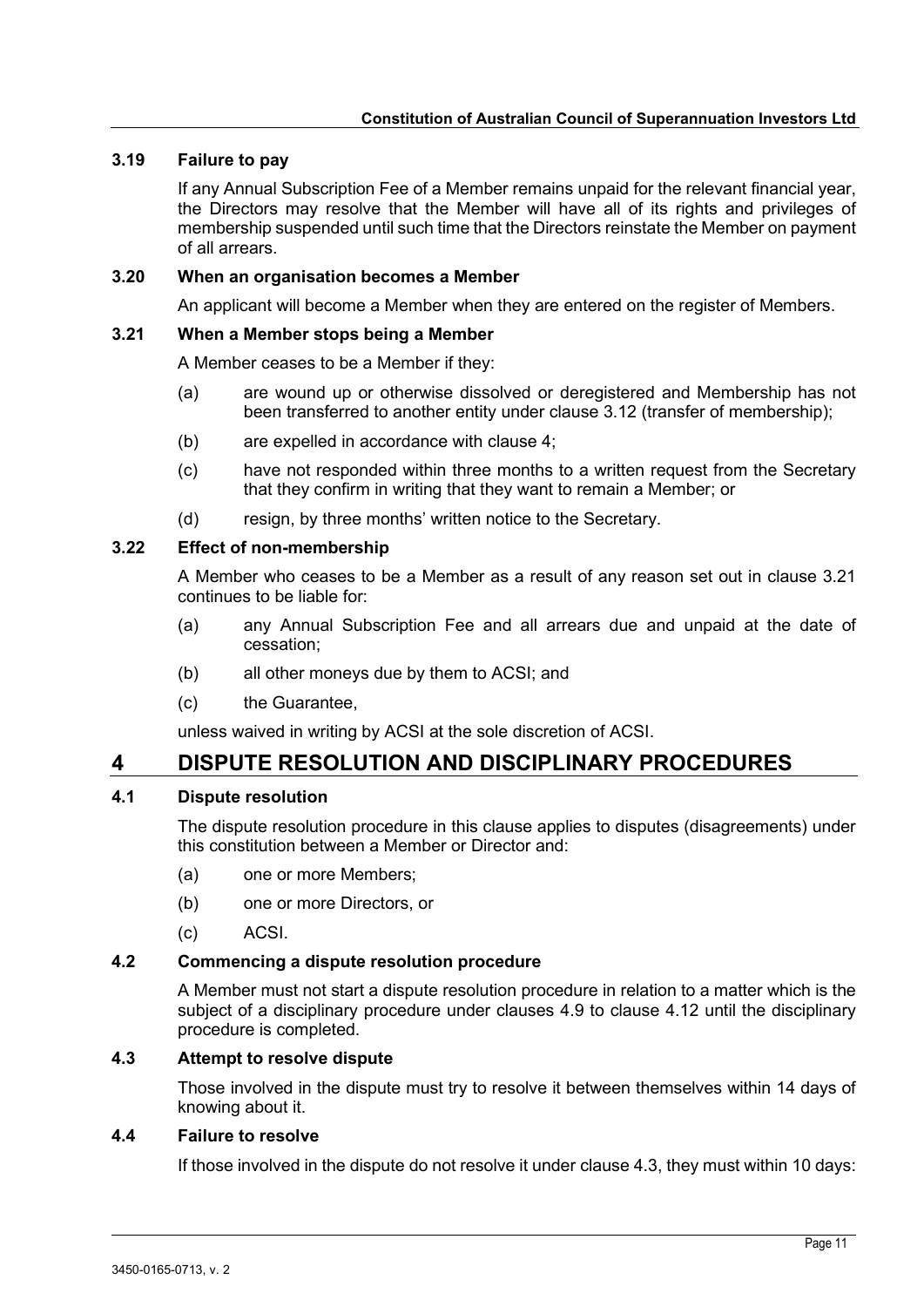- (a) notify the Directors about the dispute in writing;
- (b) agree or request that a mediator be appointed; and
- (c) attempt in good faith to settle the dispute by mediation.

# <span id="page-11-0"></span>**4.5 Mediation**

The mediator must:

- (a) be chosen by agreement of those involved; or
- <span id="page-11-5"></span>(b) where those involved do not agree:
	- (i) for disputes between Members, a person chosen by the Directors; or
	- $(ii)$  for other disputes, a person chosen by the president of the law institute or society in Victoria.

# <span id="page-11-1"></span>**4.6 Who can be a mediator**

A mediator chosen by the Directors under clause [4.5\(b\)\(i\):](#page-11-5)

- (a) may be a Member or former Member of ACSI;
- (b) must not have a personal interest in the dispute; and
- (c) must not be biased towards or against anyone involved in the dispute.

## <span id="page-11-2"></span>**4.7 Mediation procedure**

When conducting the mediation, the mediator must:

- (a) allow those involved a reasonable chance to be heard;
- (b) allow those involved a reasonable chance to review any written statements;
- (c) ensure that those involved are given natural justice; and
- (d) not make a decision on the dispute**.**

#### <span id="page-11-3"></span>**4.8 Disciplining Members**

In accordance with this clause, the Directors may resolve to warn, suspend or expel a Member from ACSI if the Directors consider that:

- (a) the Member has breached this constitution; or
- (b) the Member's behaviour is causing, has caused, or is likely to cause harm to ACSI.

#### <span id="page-11-4"></span>**4.9 Notice of discipline**

At least 14 days before the Directors' meeting at which a resolution under clause [4.8](#page-11-3) will be considered, the Secretary must notify the Member in writing:

- (a) that the Directors are considering a resolution to warn, suspend or expel the Member;
- (b) that this resolution will be considered at a Directors' meeting and the date of that meeting;
- (c) what the Member is said to have done or not done;
- (d) the nature of the resolution that has been proposed; and
- (e) that the Member may provide an explanation to the Directors, and details of how to do so.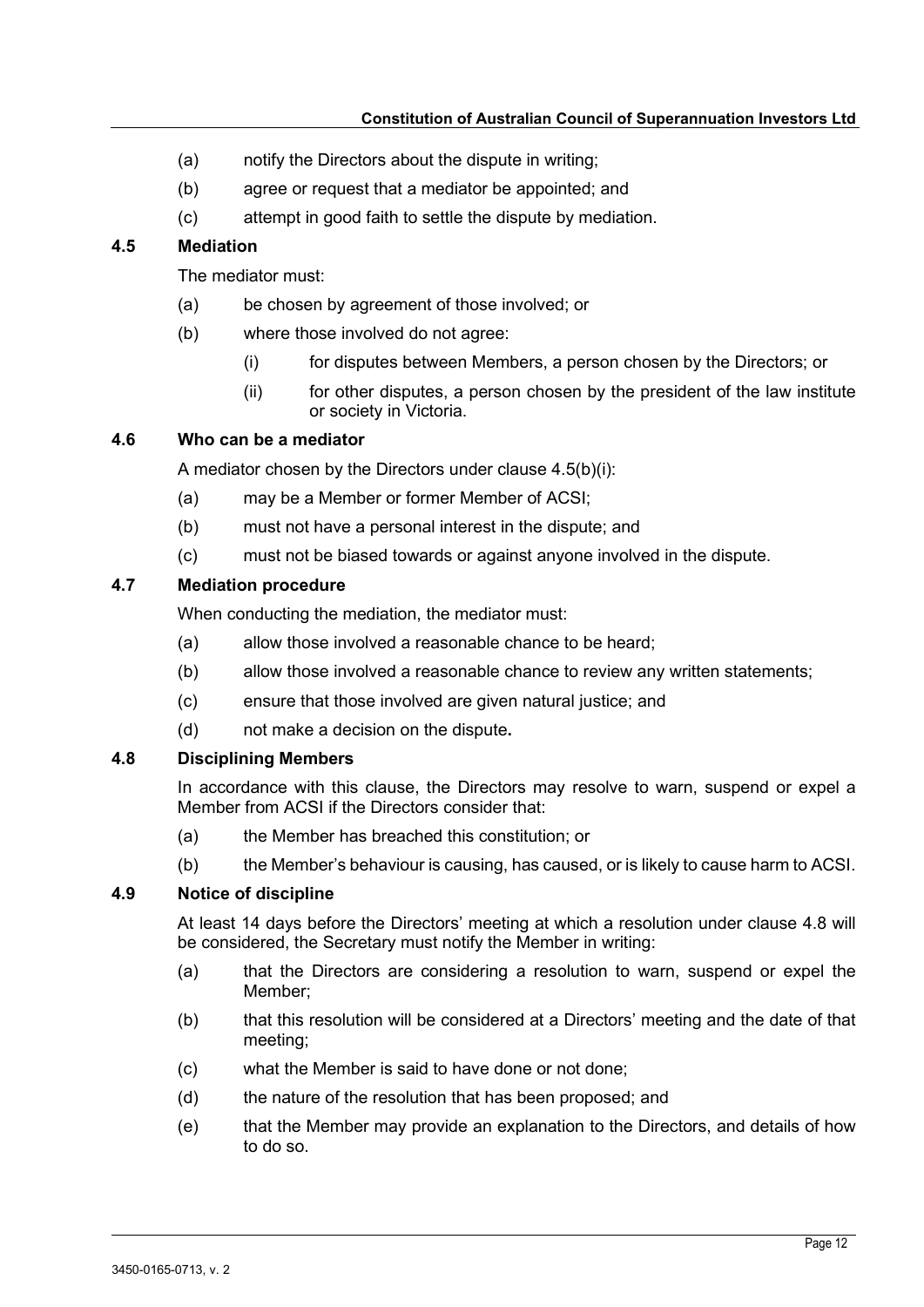# <span id="page-12-0"></span>**4.10 Opportunity to challenge notice**

Before the Directors pass any resolution under clause [4.8,](#page-11-3) the Member must be given a chance to explain or defend themselves by:

- (a) sending the Directors a written explanation before that Directors' meeting; and/or
- (b) speaking at the meeting.

## <span id="page-12-1"></span>**4.11 Outcome of decision**

After considering any explanation under clause [4.10,](#page-12-0) the Directors may:

- (a) take no further action;
- (b) warn the Member;
- (c) suspend the Member's rights as a Member for a period of no more than 12 months;
- (d) expel the Member;
- (e) refer the decision to an unbiased, independent person on conditions that the Directors consider appropriate (however, the person can only make a decision that the Directors could have made under this clause); or
- (f) require the matter to be determined at a General Meeting.

# <span id="page-12-2"></span>**4.12 Notice of outcome**

In respect of any outcome under clause [4.11:](#page-12-1)

- (a) the Secretary must give written notice to the Member of the decision as soon as possible;
- (b) disciplinary procedures must be completed as soon as reasonably practical; and
- (c) there will be no liability for any loss or injury suffered by the Member as a result of any decision made in good faith under this clause.

# <span id="page-12-3"></span>**5 GENERAL MEETINGS OF MEMBERS**

# <span id="page-12-4"></span>**5.1 General meetings called by Directors**

The Directors may call a General Meeting.

# <span id="page-12-5"></span>**5.2 Required votes**

If Members with at least 5% of the votes that may be cast at a General Meeting make a written request to ACSI for a General Meeting to be held, the Directors must:

- (a) within 21 days of the Members' request, give all Members notice of a General Meeting;
- (b) provide all relevant documentation required for the proper and efficient functioning of the General Meeting; and
- (c) hold the General Meeting within 2 months of the Members' request.

# <span id="page-12-6"></span>**5.3 Percentage of votes**

The percentage of votes that Members have in clause [5.2](#page-12-5) is to be worked out as at midnight before the Members request the meeting.

# <span id="page-12-7"></span>**5.4 Members requesting general meeting**

The Members who make the request for a General Meeting must:

(a) state in the request any resolution to be proposed at the meeting;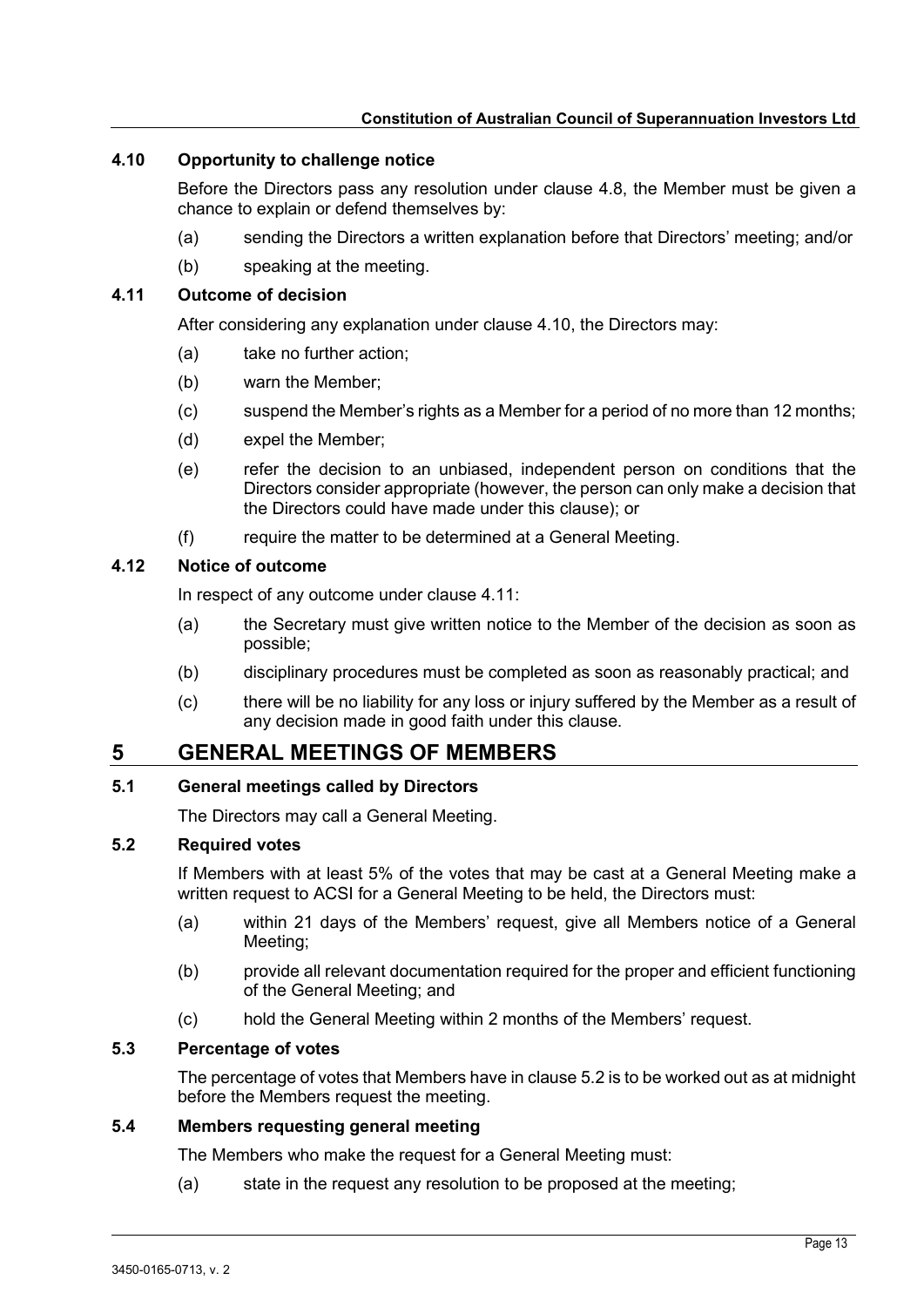- (b) sign the request; and
- (c) give the request to ACSI.

Separate copies of a document setting out the request may be signed by Members if the wording of the request is the same in each copy.

#### <span id="page-13-0"></span>**5.5 General meetings called by Members**

If the Directors do not call the meeting within 21 days of being requested under clause [5.2,](#page-12-5) 50% or more of the Members who made the request may call and arrange to hold a General Meeting.

#### <span id="page-13-1"></span>**5.6 Holding a meeting**

To call and hold a meeting under clause [5.5](#page-13-0) the Members must:

- (a) as far as possible, follow the procedures for General Meetings set out in this constitution;
- (b) call the meeting using the list of Members on ACSI's Member register, which ACSI must provide to the Members making the request at no cost; and
- (c) hold the General Meeting within three months after the request was given to ACSI.

#### <span id="page-13-2"></span>**5.7 Reasonable expenses**

ACSI must pay the Members who request the General Meeting any reasonable expenses they incur because the Directors did not call and hold the meeting.

#### <span id="page-13-3"></span>**5.8 Annual general meeting**

A General Meeting, called the annual General Meeting, must be held:

- (a) within 18 months after registration of ACSI; and
- (b) after the first annual General Meeting, at least once in every calendar year.

# <span id="page-13-4"></span>**5.9 Business of an annual general meeting**

Even if these items are not set out in the notice of meeting, the business of an annual General Meeting may include:

- (a) a review of ACSI's activities;
- (b) a review of ACSI's finances;
- (c) any auditor's report; and
- (d) the appointment of auditors.

#### <span id="page-13-5"></span>**5.10 Update on activities**

Before or at the annual General Meeting, the Directors must give information to the Members on ACSI's activities and finances during the period since the last annual General Meeting.

#### <span id="page-13-6"></span>**5.11 Questions in meeting**

The chair of the annual general meeting must give Members a reasonable opportunity at the meeting to ask questions or make comments about the management of ACSI.

#### <span id="page-13-7"></span>**5.12 Notice of general meetings**

Notice of a General Meeting must be given to:

(a) each Member entitled to vote at the meeting;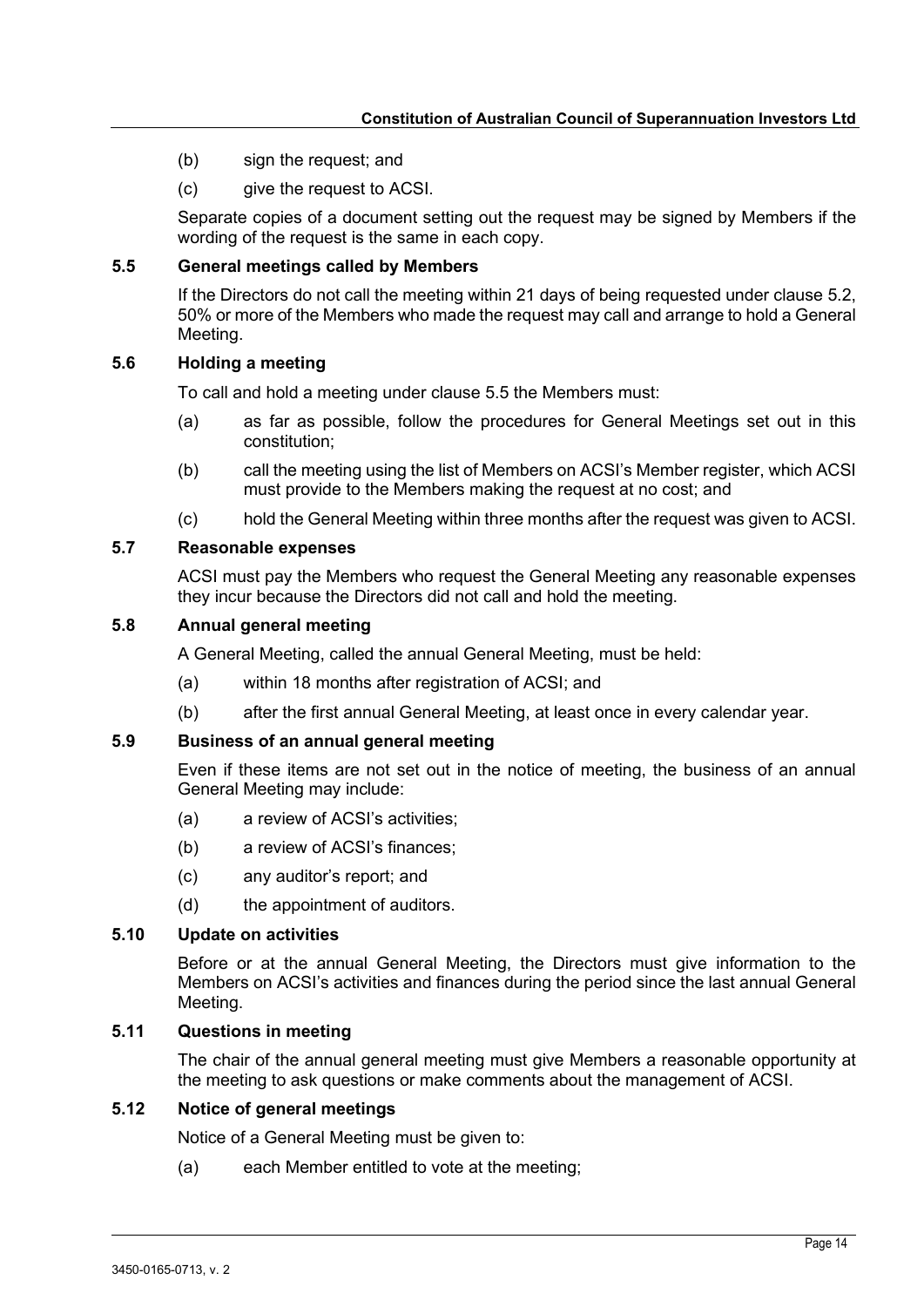- (b) each Director; and
- (c) the auditor;

in writing at least 21 days before the meeting.

# <span id="page-14-0"></span>**5.13 Timing of notice**

Subject to clause [5.14,](#page-14-1) notice of a meeting may be provided less than 21 days before the meeting if:

- (a) for an annual General Meeting, all the Members entitled to attend and vote at the annual General Meeting agree beforehand; or
- (b) for any other General Meeting, Members with at least 95% of the votes that may be cast at the meeting agree beforehand.

# <span id="page-14-1"></span>**5.14 Exceptions to timing of notice**

Notice of a meeting cannot be provided less than 21 days before the meeting if a resolution will be moved to remove an auditor

# <span id="page-14-2"></span>**5.15 Notices to include**

Notice of a General Meeting must include:

- (a) the place, date and time for the meeting (and if the meeting is to be held in two or more places, the technology that will be used to facilitate this);
- (b) the general nature of the meeting's business;
- (c) if applicable, that a Special Resolution is to be proposed and the words of the proposed resolution; and
- (d) a statement that Members have the right to appoint proxies and that, if a Member appoints a proxy:
	- (i) the proxy form must be delivered to ACSI at its registered address or the address (including an electronic address) specified in the notice of the meeting, and
	- (ii) the proxy form must be delivered to ACSI at least 24 hours before the meeting.

# <span id="page-14-3"></span>**5.16 New notice**

If a General Meeting is adjourned for one month or more, the Members must be given new notice of the resumed meeting.

# <span id="page-14-4"></span>**5.17 Quorum at general meetings**

For a General Meeting to be held, at least one third of Members (a quorum) must be present (in person, by proxy or by representative) for the whole meeting. When determining whether a quorum is present, a person may only be counted once (even if that person is a representative or proxy of more than one Member).

## <span id="page-14-5"></span>**5.18 Absence of quorum**

No business may be conducted at a General Meeting if a quorum is not present.

# <span id="page-14-6"></span>**5.19 Hybrid meeting**

Members may attend a General Meeting in person or remotely via electronic means.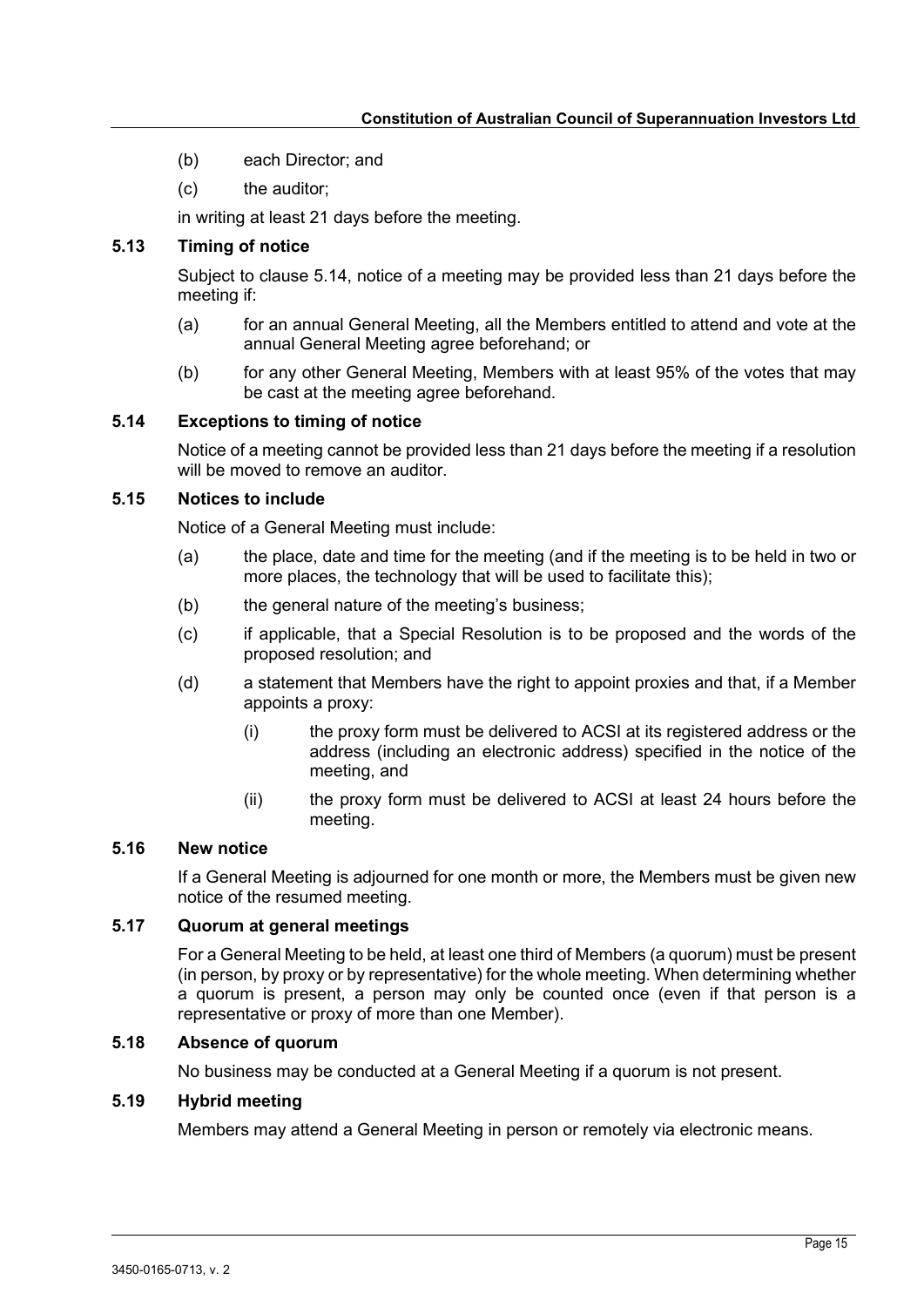# <span id="page-15-0"></span>**5.20 Adjournment of meeting**

If there is no quorum present within 30 minutes after the starting time stated in the notice of General Meeting, the General Meeting is adjourned to the date, time and place that the chair specifies. If the chair does not specify one or more of those things, the meeting is adjourned to:

- $(a)$  if the date is not specified the same day in the next week;
- $(b)$  if the time is not specified the same time; or
- $(c)$  if the place is not specified the same place.

#### <span id="page-15-1"></span>**5.21 Cancellation of meeting**

If no Quorum is present at the resumed meeting within 30 minutes after the starting time set for that meeting, the meeting is cancelled.

#### <span id="page-15-2"></span>**5.22 Auditor's right to attend meetings**

The auditor is entitled to attend any General Meeting and to be heard by the Members on any part of the business of the meeting that concerns the auditor in the capacity of auditor.

#### <span id="page-15-3"></span>**5.23 Information for auditor**

ACSI must give the auditor any communications relating to the General Meeting that a Member of ACSI is entitled to receive.

#### <span id="page-15-4"></span>**5.24 Representatives of Members**

A Member may appoint as a representative one individual to represent the Member at General Meetings and to sign circular resolutions under clause [6.10.](#page-17-5)

# <span id="page-15-5"></span>**5.25 Appointment of representatives**

The appointment of a representative by a member must:

- (a) be in writing;
- (b) include the name of the representative;
- (c) be signed on behalf of the Member; and
- (d) be given to ACSI or, for representation at a meeting, be given to the chair before the meeting starts.

#### <span id="page-15-6"></span>**5.26 Rights of representative**

A representative has all the rights of a Member relevant to the purposes of the appointment as a representative.

#### <span id="page-15-7"></span>**5.27 Ongoing appointment**

The appointment may be standing.

# <span id="page-15-8"></span>**5.28 Using technology to hold meetings**

ACSI may hold a General Meeting at two or more venues using any technology that gives the Members a reasonable opportunity to participate, including to hear and be heard.

# <span id="page-15-9"></span>**5.29 Presence at meeting**

Anyone using this technology is taken to be present in person at the meeting.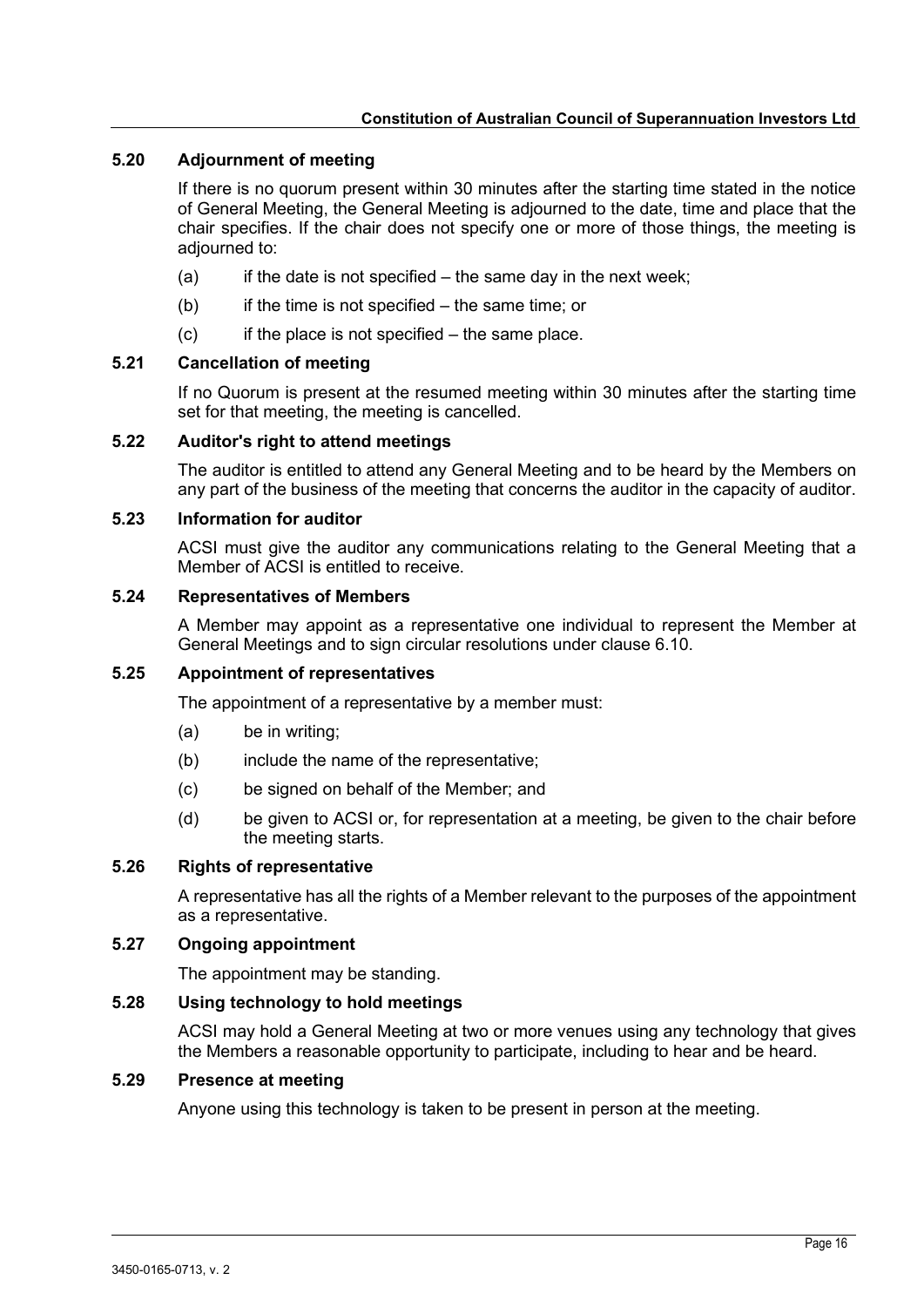#### <span id="page-16-0"></span>**5.30 Chair for general meetings**

The person entitled to chair General Meetings will be the President, or if not available, the Deputy President of ACSI.

#### <span id="page-16-1"></span>**5.31 Appointing a Director or Member as chair**

The Members present and entitled to vote at a General Meeting may choose a Director or Member to be the chair for that meeting if:

- (a) the President or Deputy President is not present within 30 minutes after the starting time set for the meeting; or
- (b) the President or Deputy President is present but do not wish to act as chair of the meeting.

#### <span id="page-16-2"></span>**5.32 Role of the chair**

The chair is responsible for the conduct of the General Meeting, and for this purpose must give Members a reasonable opportunity to make comments and ask questions (including to the auditor).

#### <span id="page-16-3"></span>**5.33 Vote of chair**

The chair does not have a casting vote.

#### <span id="page-16-4"></span>**5.34 Adjournment of meetings**

If a quorum is present, a General Meeting must be adjourned if a majority of Members Present direct the chair to adjourn it.

#### <span id="page-16-5"></span>**5.35 Resuming meetings**

Only unfinished business may be dealt with at a meeting resumed after an adjournment.

# <span id="page-16-6"></span>**6 MEMBERS' RESOLUTIONS AND STATEMENTS**

#### <span id="page-16-11"></span><span id="page-16-7"></span>**6.1 Members' resolutions and statements**

Members with at least 5% of the votes that may be cast on a resolution may give:

- (a) written notice to ACSI of a resolution they propose to move at a General Meeting (Members' resolution); and/or
- (b) a written request to ACSI that ACSI give all of its Members a statement about a proposed resolution or any other matter that may properly be considered at a General Meeting (Members' statement).

## <span id="page-16-8"></span>**6.2 Notice of Members' resolution**

A notice of a Members' resolution must set out the wording of the proposed resolution and be signed by the Members proposing the resolution.

#### <span id="page-16-9"></span>**6.3 Members' statement**

A request to distribute a Members' statement must set out the statement to be distributed and be signed by the Members making the request.

#### <span id="page-16-10"></span>**6.4 Notice**

Separate copies of a document setting out the notice or request may be signed by Members if the wording is the same in each copy.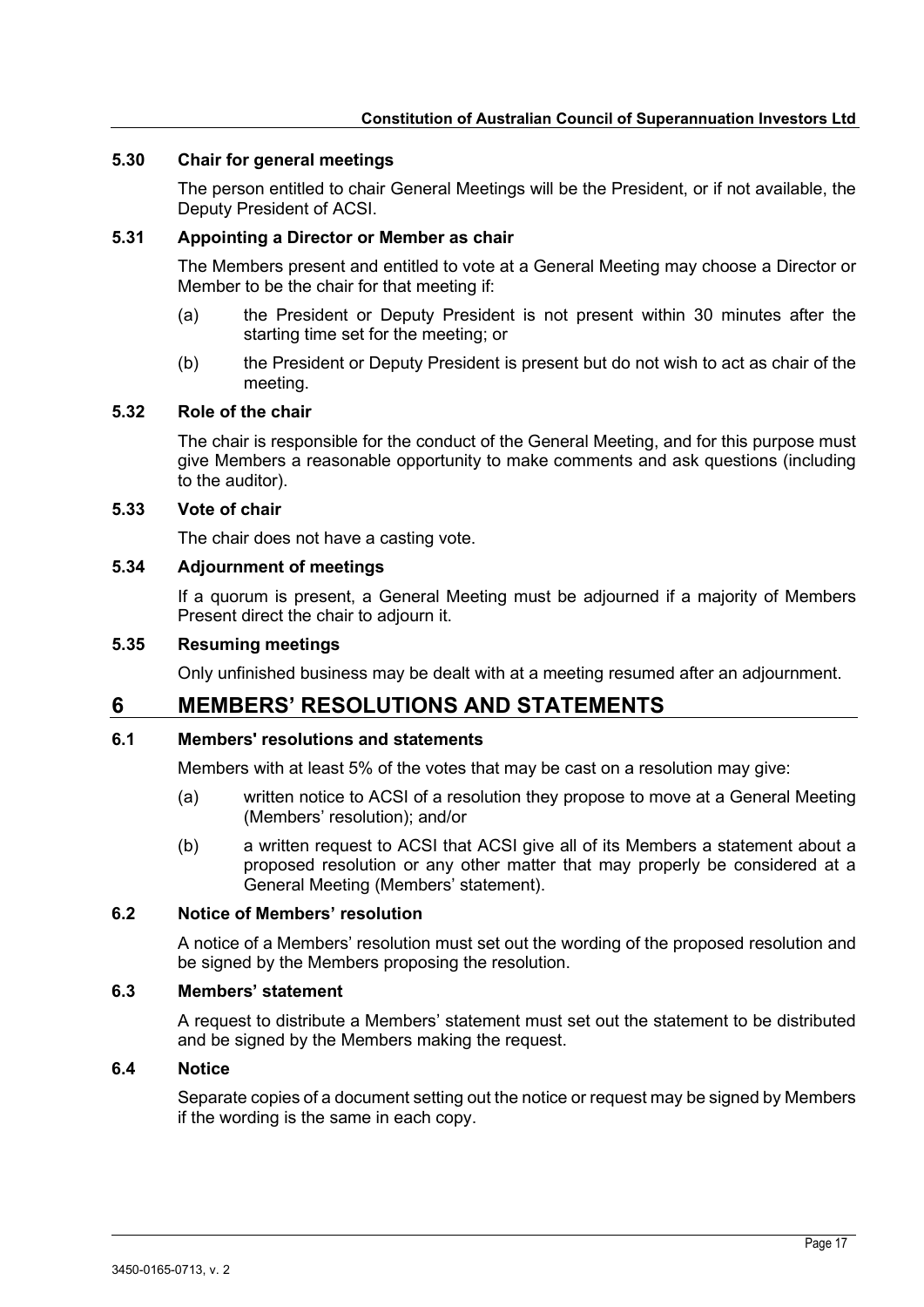# <span id="page-17-0"></span>**6.5 Votes**

The percentage of votes that Members have (as described in clause [6.1\)](#page-16-7) is to be worked out as at midnight before the request or notice is given to ACSI.

## <span id="page-17-1"></span>**6.6 Company to consider notice**

If ACSI has been given notice of a Members' resolution under clause [6.1\(a\),](#page-16-11) the resolution must be considered at the next General Meeting held more than two months after the notice is given.

# <span id="page-17-2"></span>**6.7 No limitation**

Clause [6.6](#page-17-1) does not limit any other right that a Member has to propose a resolution at a General Meeting.

## <span id="page-17-3"></span>**6.8 Company must give notice of proposed resolution or distribute statement**

If ACSI has been given a notice or request under clause [6.2:](#page-16-8)

- (a) in time to send the notice of proposed Members' resolution or a copy of the Members' statement to Members with a notice of meeting, it must do so at ACSI's cost; or
- (b) too late to send the notice of proposed Members' resolution or a copy of the Members' statement to Members with a notice of meeting, then the Members who proposed the resolution or made the request must pay the expenses reasonably incurred by ACSI in giving Members notice of the proposed Members' resolution or a copy of the Members' statement. However, at a General Meeting, the Members may pass a resolution that ACSI will pay these expenses.

## <span id="page-17-4"></span>**6.9 Exceptions to notice**

ACSI does not need to send the notice of proposed Members' resolution or a copy of the Members' statement to Members if:

- (a) it is more than 1000 words long;
- (b) the Directors consider it may be defamatory;
- (c) clause [6.8](#page-17-3) applies, and the Members who proposed the resolution or made the request have not paid ACSI enough money to cover the cost of sending the notice of the proposed Members' resolution or a copy of the Members' statement to Members; or
- (d) in the case of a proposed Members' resolution, the resolution does not relate to a matter that may be properly considered at a General Meeting or is otherwise not a valid resolution able to be put to the Members.

## <span id="page-17-5"></span>**6.10 Circular resolutions of Members**

Subject to clause [6.12](#page-17-7) the Directors may put a resolution to the Members to pass a resolution without a General Meeting being held (a circular resolution).

# <span id="page-17-6"></span>**6.11 Notice of circular resolutions**

The Directors must notify the auditor (if any) as soon as possible that a circular resolution has or will be put to Members, and set out the wording of the resolution.

# <span id="page-17-7"></span>**6.12 Restrictions on circular resolutions**

Circular resolutions cannot be used

(a) for a resolution to remove an auditor; or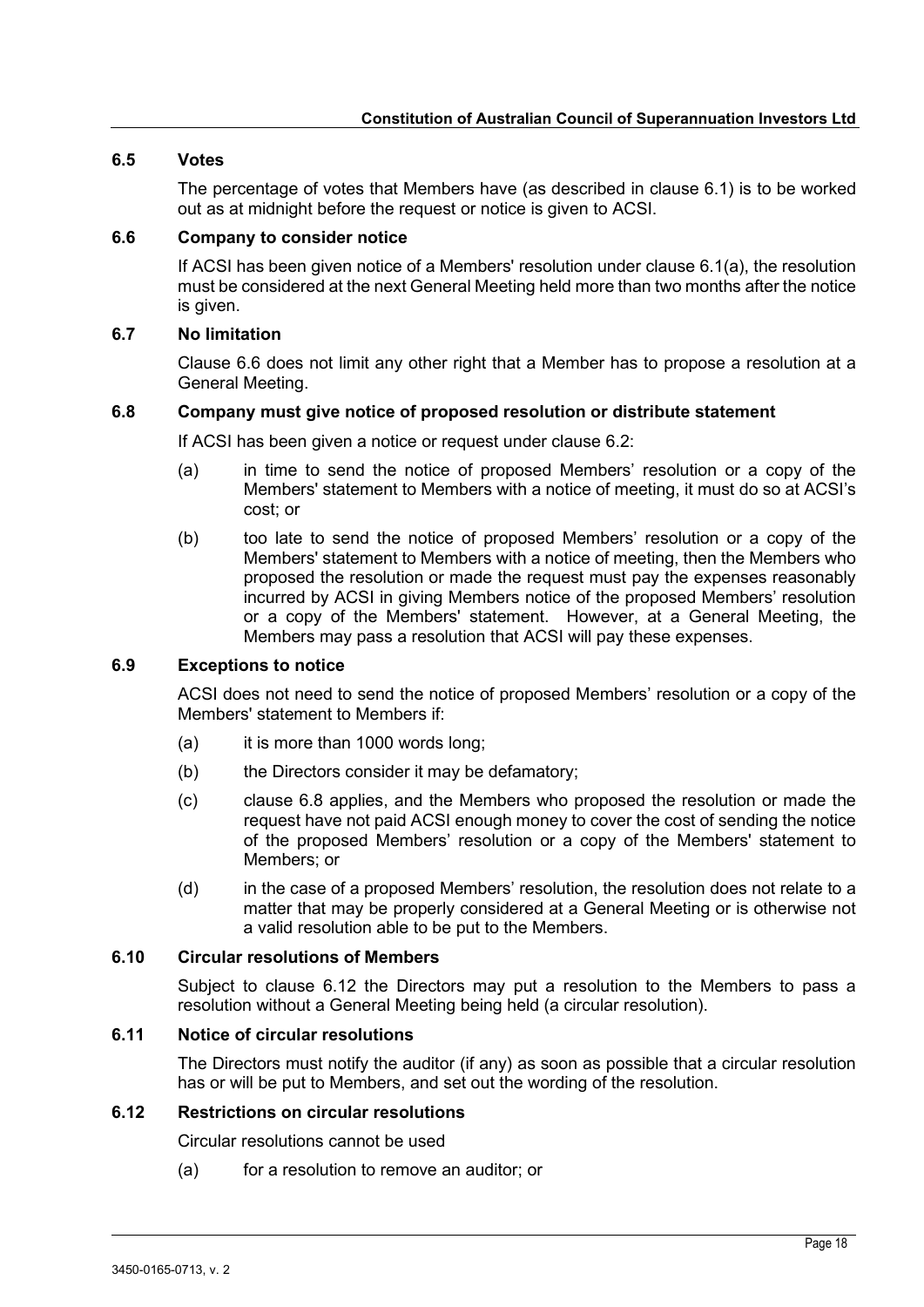(b) where the Corporations Act or this constitution requires a meeting to be held.

#### <span id="page-18-0"></span>**6.13 Passing a circular resolution**

A circular resolution is passed if all the Members entitled to vote on the resolution sign or agree to the circular resolution, in the manner set out in clause [6.14](#page-18-1) and clause [6.15.](#page-18-2)

#### <span id="page-18-1"></span>**6.14 Signing circular resolution**

Members may sign:

- (a) a single document setting out the circular resolution and containing a statement that they agree to the resolution; or
- (b) separate copies of that document, as long as the wording is the same in each copy.

## <span id="page-18-2"></span>**6.15 Electronic circular resolution**

ACSI may send a circular resolution by email to Members and Members may agree by sending a reply email to that effect, including the text of the resolution

# <span id="page-18-3"></span>**7 VOTING AT GENERAL MEETINGS**

#### <span id="page-18-4"></span>**7.1 How many votes a Member has**

Each Member has one vote, except for International members, who are not entitled to vote.

#### <span id="page-18-5"></span>**7.2 Challenge to Member's right to vote**

A Member or the chair may only challenge a person's right to vote at a General Meeting at that meeting.

#### <span id="page-18-6"></span>**7.3 Chair's discretion**

If a challenge is made under clause [7.2,](#page-18-5) the chair must decide whether or not the person may vote. The chair's decision is final.

## <span id="page-18-7"></span>**7.4 How voting is carried out**

Voting must be conducted and decided by:

- (a) a show of hands;
- (b) a vote via a poll using any technology suitable for the purpose; or
- (c) another method chosen by the chair that is fair and reasonable in the circumstances.

## <span id="page-18-8"></span>**7.5 Proxy vote**

Before a vote is taken, the chair must state whether any proxies have been appointed and, if so, how the proxy votes will be cast.

#### <span id="page-18-9"></span>**7.6 Result of vote**

The chair and the meeting minutes do not need to state the number or proportion of the votes recorded in favour or against on a show of hands.

#### <span id="page-18-10"></span>**7.7 When and how a poll must be held**

A poll may be demanded on any resolution instead of or after a vote by a show of hands by:

- (a) a single Member Present; or
- (b) the chair.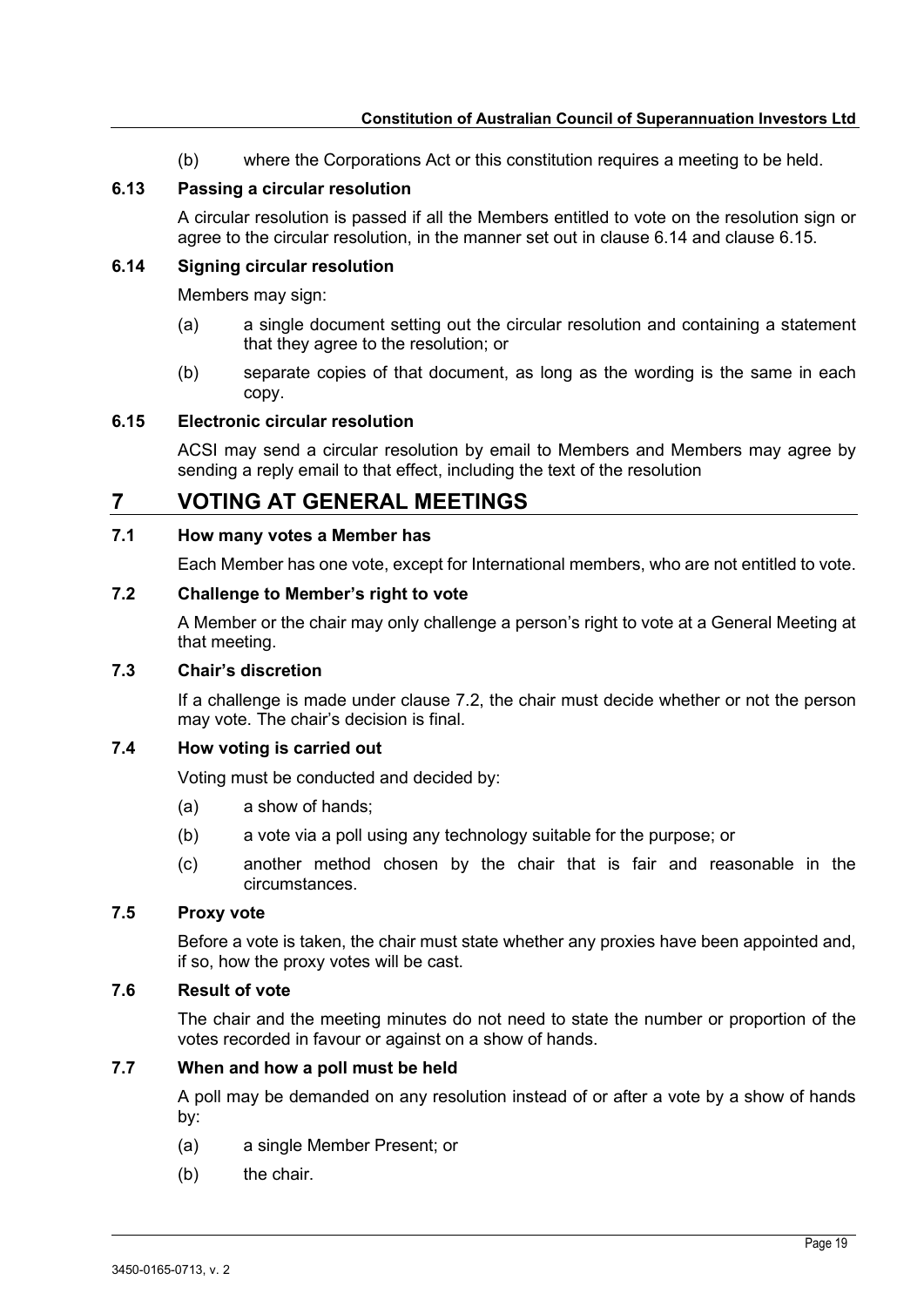# <span id="page-19-0"></span>**7.8 Poll held immediately**

A poll must be held immediately if it is demanded under clause [7.7](#page-18-10)

- (a) for the election of a chair under clause 5.31, or
- (b) to decide whether to adjourn the meeting.

A demand for a poll may be withdrawn.

# <span id="page-19-1"></span>**7.9 Appointment of proxy**

A Member may appoint a proxy to attend and vote at a General Meeting on their behalf.

## <span id="page-19-2"></span>**7.10 Rights of proxy**

A proxy appointed to attend and vote for a Member has the same rights as the Member to:

- (a) speak at the meeting;
- (b) vote in writing (but only to the extent allowed by the appointment); and
- (c) join in to demand a vote in writing under clause [7.7.](#page-18-10)

# <span id="page-19-3"></span>**7.11 Member appointing proxy**

An appointment of proxy (proxy form) must be signed by the Member appointing the proxy and must contain:

- (a) the Member's name and address;
- (b) ACSI's name;
- (c) the proxy's name; and
- $(d)$  the meeting(s) at which the appointment may be used.

## <span id="page-19-4"></span>**7.12 Ongoing appointment**

A proxy appointment may be standing (ongoing).

# <span id="page-19-5"></span>**7.13 Proxy forms**

Proxy forms must be received by ACSI at the address stated in the notice issued under clause [5.12](#page-13-7) or at ACSI's registered address at least 24 hours before a meeting.

## <span id="page-19-6"></span>**7.14 Authority of proxy**

A proxy does not have the authority to speak and vote for a Member at a meeting while the Member is at the meeting.

# <span id="page-19-7"></span>**7.15 Validity of proxy vote**

Unless ACSI receives written notice before the start or resumption of a General Meeting at which a proxy votes, a vote cast by the proxy is not valid if, before the proxy votes, the appointing Member provides notice to the Secretary that:

- (a) revokes the proxy's appointment; or
- (b) revokes the authority of a representative or agent who appointed the proxy.

# <span id="page-19-8"></span>**7.16 Proxy authority**

A proxy appointment may specify the way the proxy must vote on a particular resolution.

## <span id="page-19-9"></span>**7.17 Voting in writing**

When a vote in writing is held, a proxy: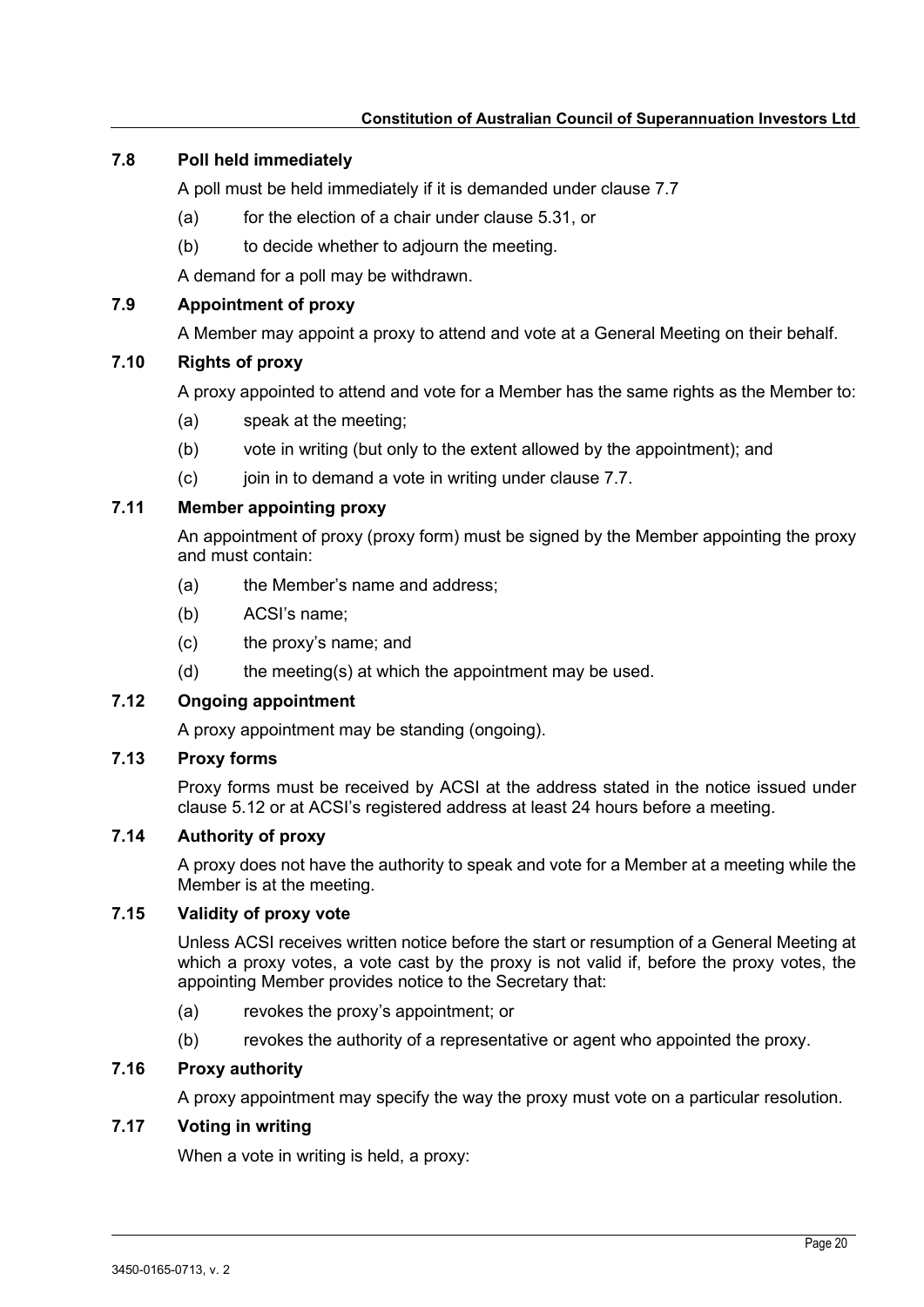- (a) does not need to vote, unless the proxy appointment specifies the way they must vote;
- (b) must vote in accordance with any vote specified on the proxy form; and
- (c) may, if the proxy is also a Member or holds more than one proxy, cast the votes held in different ways.

# <span id="page-20-0"></span>**8 MEMBER ADVISORY COUNCIL**

# <span id="page-20-1"></span>**8.1 Member Advisory Council**

ACSI shall have a Member Advisory Council.

#### <span id="page-20-2"></span>**8.2 Formation of Member Advisory Council**

The Member Advisory Council will comprise of representatives of Members nominated in accordance with clause 8.4.

## <span id="page-20-3"></span>**8.3 Role of the Member Advisory Council**

The role of the Member Advisory Council is to:

- (a) provide advisory support to the Board on ACSI's ESG program;
- (b) advise ACSI management on ESG matters including engagement, advocacy, communications and research programs; and
- (c) such other advisory duties as the Board may delegate to the Member Advisory Council from time to time, or as may be necessary for the fulfillment of the role of the Member Advisory Council.

## <span id="page-20-4"></span>**8.4 Member Advisory Council Representatives**

Each Full Member is entitled to:

- (a) nominate one representative to the Member Advisory Council; and
- (b) remove and replace their respective representative on the Member Advisory Council.

## <span id="page-20-5"></span>**8.5 Governance arrangements**

In the absence of determination by the Board to the contrary, the governance arrangements for the Member Advisory Council will be as follows:

- (a) the President or Deputy President will chair the Member Advisory Council. In their absence, the Member Advisory Council will appoint a chair from among the Representatives;
- (b) the Member Advisory Council will meet at least three times each year;
- (c) a meeting of the Member Advisory Council must be held at a reasonable time and place;
- (d) a Member Advisory Council meeting may be held at two or more venues using any technology that gives the Representatives a reasonable opportunity to participate;
- (e) notice for each meeting is to be given to all Representatives of the Member Advisory Council;
- (f) a quorum for a Meeting of the Member Advisory Council will be at least one-third of the Representatives of the Member Advisory Council;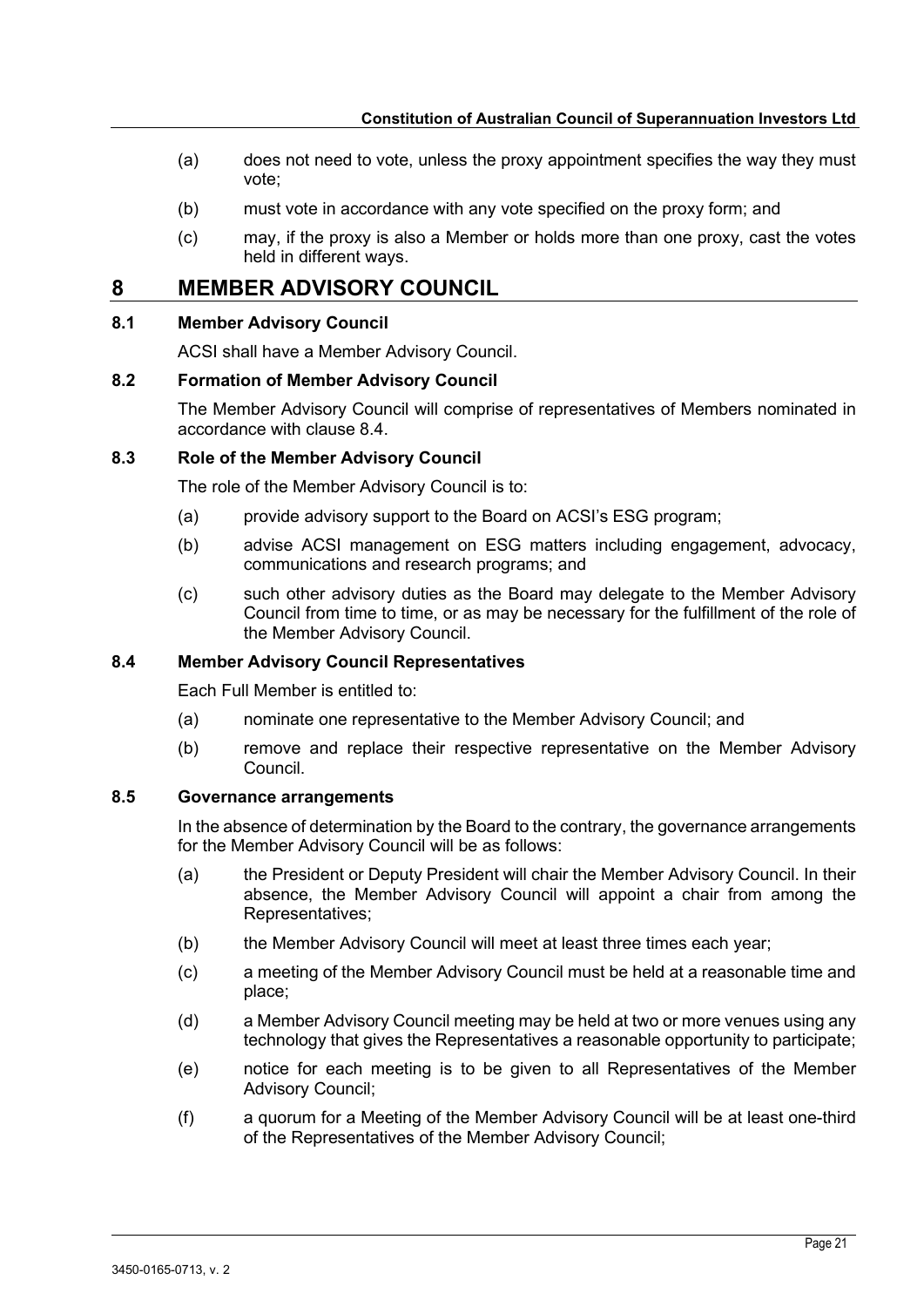- (g) the Representatives will have one vote only and decisions will be made by the majority of votes of the Member Advisory Council;
- (h) the Secretary of ACSI will provide support to the Member Advisory Council; and
- (i) the minutes of each meeting will be provided to the Board for information, along with a report from the meeting Chair.

# <span id="page-21-0"></span>**9 DIRECTORS**

# <span id="page-21-1"></span>**9.1 Number of Directors**

The minimum number of Directors at any one time will be equal to three quarters of the number of Very Large and Large Members (rounded down where necessary) plus any directors elected by Small and Medium Members in accordance with clause [3.6\(b\).](#page-7-11)

#### <span id="page-21-2"></span>**9.2 Director appointment**

The Directors will be appointed or nominated by Members in accordance with clause [3.6.](#page-7-9) The Board may also determine to appoint additional Directors, including the terms on which such additional Directors are appointed.

#### <span id="page-21-3"></span>**9.3 Eligible for election**

A person may be appointed as a Director of ACSI if they:

- (a) give ACSI their signed consent to act as a Director of ACSI, and
- (b) are not ineligible to be a Director under the Corporations Act.

## <span id="page-21-4"></span>**9.4 Diversity**

Where possible, Director appointments should aim to reflect a '40:40:20' gender split, whereby:

- (a) At least 40% of Directors appointed identify as male;
- (b) At least 40% of Directors appointed identify as female; and
- (c) 20% of Directors appointed identify as any gender.

## <span id="page-21-5"></span>**9.5 Reduced Directors**

If the number of Directors is reduced to fewer than the minimum set out in clause [9.1,](#page-21-1) the continuing Directors may act for the purpose of increasing the number of Directors to the minimum required by clause 9.1 or calling a General Meeting, but for no other purpose.

# <span id="page-21-6"></span>**9.6 Term**

Subject to clause [9.7,](#page-21-7) each Director is elected for up to a three year term and may hold office for a period of no greater than nine years.

## <span id="page-21-7"></span>**9.7 Retirement of Directors**

One third of Directors must retire and are eligible for re-election each year.

# <span id="page-21-8"></span>**9.8 Resignation of Directors**

A Director may resign as a Director by giving written notice to ACSI at its registered office.

# <span id="page-21-9"></span>**9.9 Re-election of Directors**

A Director who retires may be eligible for re-election, subject to clause [9.6.](#page-21-6)

## <span id="page-21-10"></span>**9.10 When a Director stops being a Director**

A Director stops being a Director if they: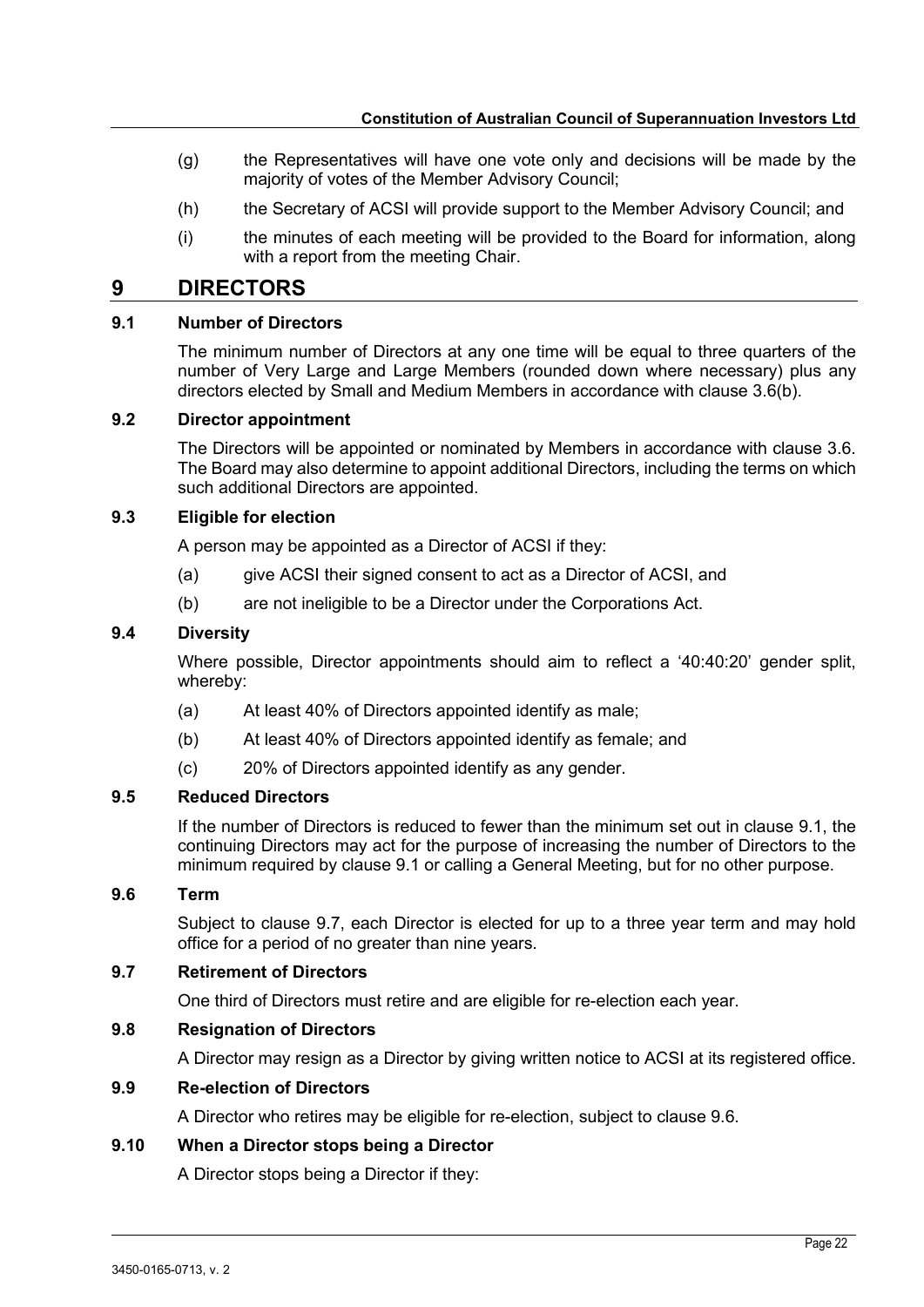- (a) give written notice of resignation as a Director to ACSI;
- (b) die;
- (c) are nominated by a Member, and that Member stops being a Member;
- (d) are nominated by a Member, and the Member notifies ACSI in writing that the nominee is no longer a nominee;
- (e) are absent for 3 consecutive Directors' meetings without approval from the Directors; or
- (f) become ineligible to be a Director of ACSI under the Corporations Act.

# <span id="page-22-0"></span>**10 POWERS OF DIRECTORS**

#### <span id="page-22-1"></span>**10.1 Powers of Directors**

The Directors are responsible for managing and directing the activities of ACSI to achieve the purposes set out in clause [2.1,](#page-6-8) including without limitation, being responsible for:

- (a) approving the annual financial accounts for presentation to the General Meeting;
- (b) approving the annual budget;
- (c) approving the strategic plan and annual business plan;
- (d) approving Board policies and key ACSI policy positions;
- (e) the oversight of ACSI's audit, compliance and risk management;
- (f) receiving advice from the Member Advisory Council on ESG matters;
- (g) appointing and managing the Chief Executive Officer including performance assessment;
- (h) appointing the Company Secretary;
- (i) appointing the President and Deputy President;
- (j) determining the criteria for each category of member and the Annual Subscription Fee for membership;
- (k) the Board's performance and renewal;
- (l) approving the admission of new Members, including allocation to one of the membership categories set out in clause [3.5;](#page-7-8) and
- (m) the interpretation of ACSI's rules and policies.

# <span id="page-22-2"></span>**10.2 Committees**

- (a) The Directors may establish one or more Committees at any time. A Committee is established to assist the Directors with particular activities on a once-off or ongoing nature.
- (b) The Directors will determine the charter for each Committee, including membership, the term of membership, the rights and procedures to vote, the quorum, and any other governance arrangements necessary or convenient for the good order and operation of the Committee.
- (c) In the absence of any determination by the Directors of specific governance arrangements for a Committee, the Committee will be governed by the same governance arrangements as are in place for the Directors.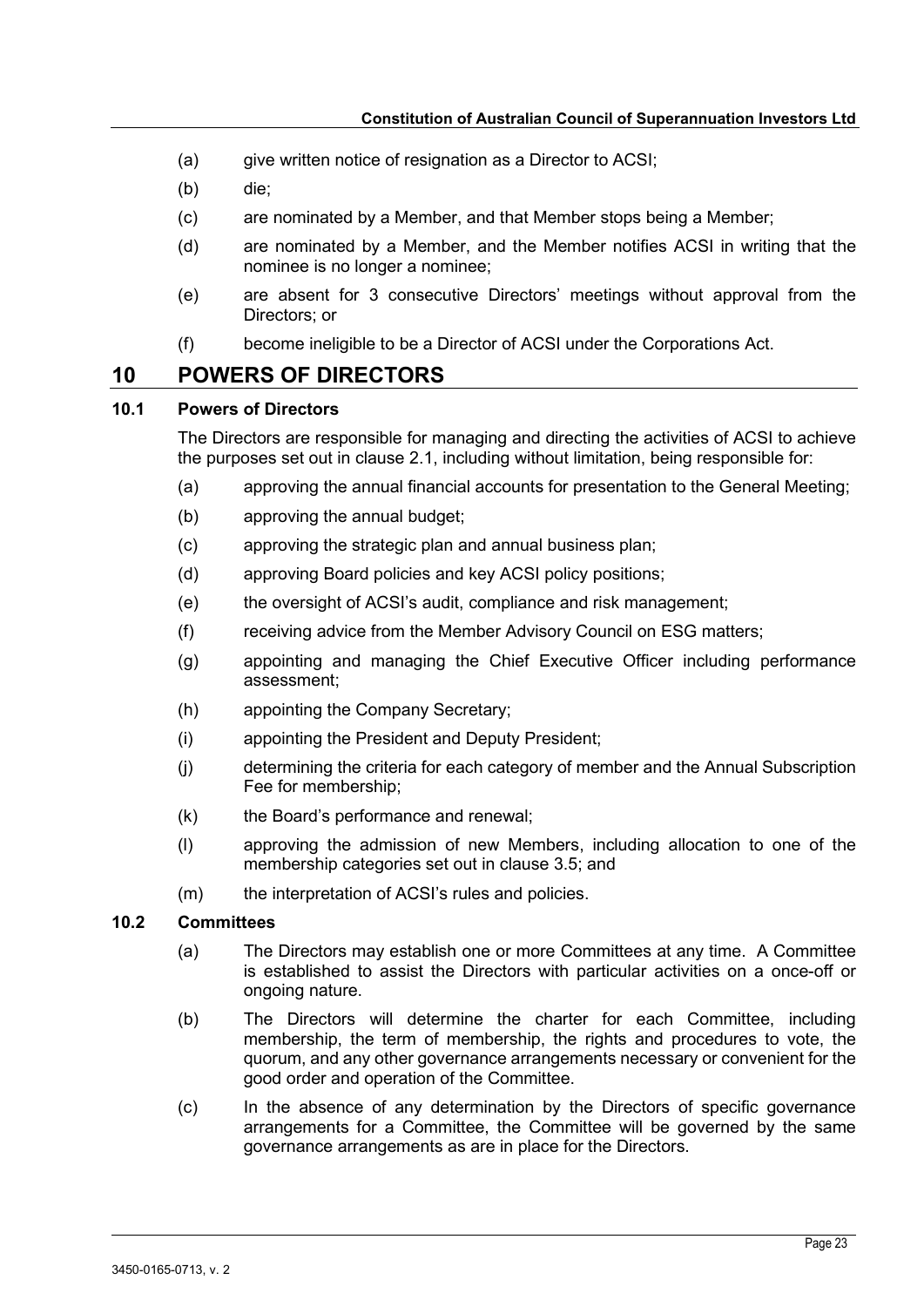(d) Draft minutes of any Committee meeting and a report from the Committee chair shall be made available at the next meeting of Directors following the relevant committee meeting.

#### <span id="page-23-0"></span>**10.3 Powers of ACSI**

The Directors may use all the powers of ACSI except for powers that, under the Corporations Act or this constitution, may only be used by Members.

#### <span id="page-23-1"></span>**10.4 Financial management of ACSI**

The Directors must decide on the responsible financial management of ACSI including:

- (a) any suitable written delegations of power under clause [10.9;](#page-23-6) and
- (b) how money will be managed, such as how electronic transfers, negotiable instruments or cheques must be authorised and signed or otherwise approved.

#### <span id="page-23-2"></span>**10.5 Removal of Directors and auditors**

The Directors cannot remove a Director or auditor. Directors can only be removed under clause [9.10](#page-21-10) and auditors may only be removed by a resolution of Members' at a General Meeting.

#### <span id="page-23-3"></span>**10.6 Appointment of President and Deputy President**

The Directors may appoint a Director to hold each of the President and Deputy President positions. The nomination, election and appointment process for the President and Deputy President will be determined by the Directors.

# <span id="page-23-4"></span>**10.7 President and Deputy President term**

Subject to clause [10.8](#page-23-5) each of the President and Deputy President may hold their respective positions for a period of three years and are eligible for re-election in accordance with any directions determined by the Directors.

#### <span id="page-23-5"></span>**10.8 Removal of President**

The Directors may vote to remove the President or the Deputy President

## <span id="page-23-6"></span>**10.9 Delegation of Directors' powers**

The Directors may delegate any of their powers and functions to a committee, a Director, an employee of ACSI (such as a chief executive officer) or any other person, as they consider appropriate.

#### <span id="page-23-7"></span>**10.10 Recording of delegation**

Any delegation made pursuant to clause [10.9](#page-23-6) must be recorded in ACSI's minutes.

## <span id="page-23-8"></span>**10.11 Payments to Directors**

ACSI must not pay fees to a Director who is appointed in accordance with clauses [3.6\(a\)](#page-7-10) or [3.6\(b\).](#page-7-11)

# <span id="page-23-9"></span>**10.12 Unrelated fees**

ACSI may:

- (a) pay a Director for work they do for ACSI, other than as a Director, if the amount is no more than a reasonable fee for the work done; or
- (b) reimburse a Director for expenses properly incurred by the Director in connection with the affairs of ACSI**.**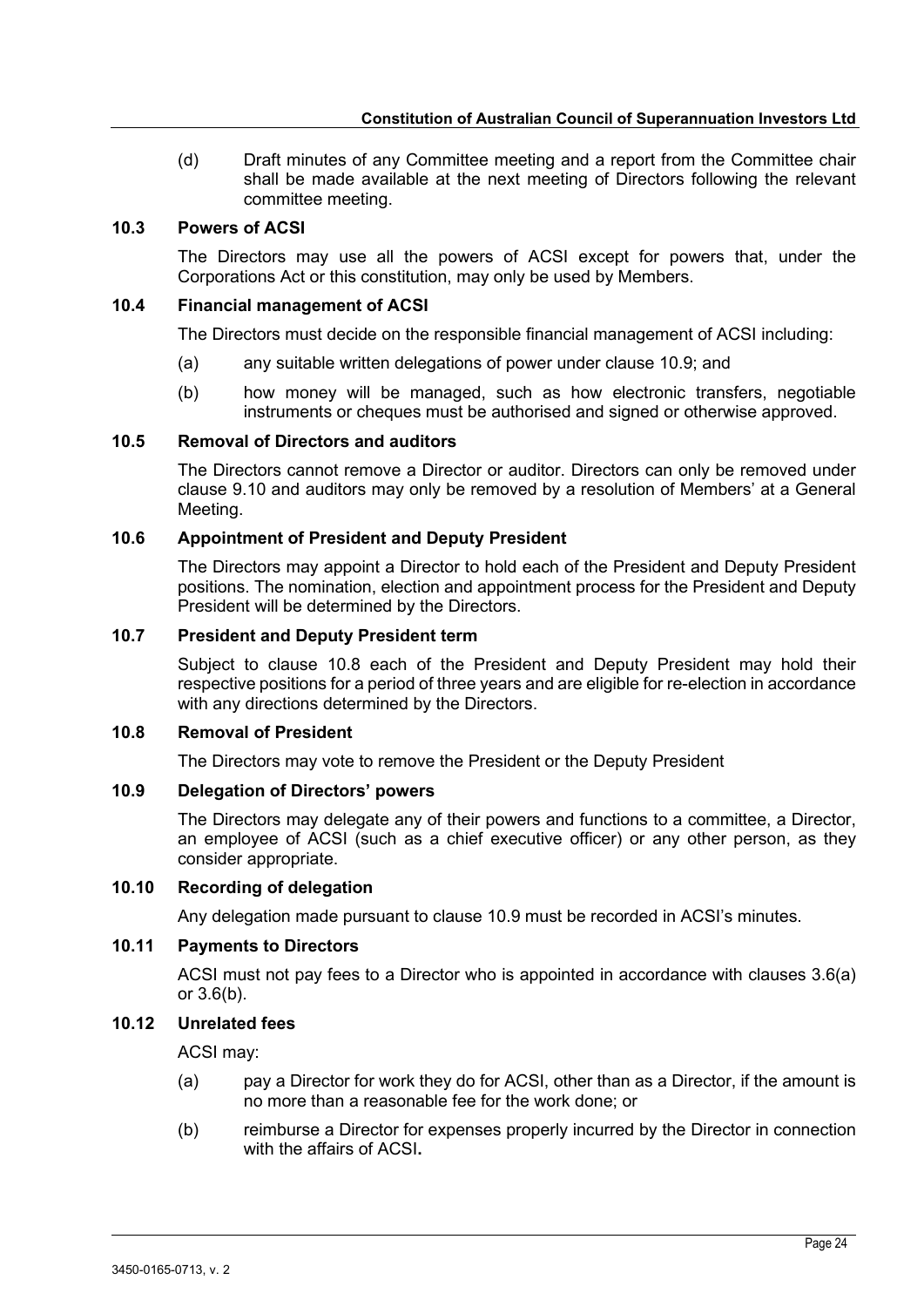#### <span id="page-24-0"></span>**10.13 Payment approval**

Any payment made under clause [10.12](#page-23-9) must be approved by the Directors.

#### <span id="page-24-1"></span>**10.14 Insurance**

ACSI may pay premiums for insurance indemnifying Directors, as allowed for by law (including the Corporations Act) and this constitution.

#### <span id="page-24-2"></span>**10.15 Execution of documents**

ACSI may execute a document without using a common seal if the document is signed by:

- (a) two Directors of ACSI; or
- (b) a Director and a Secretary.

# <span id="page-24-3"></span>**11 DUTIES OF DIRECTORS**

# <span id="page-24-4"></span>**11.1 Duties of Directors**

In carrying out their duties as Directors of ACSI, directors must bring an independent mind to matters before them. Directors must comply with their duties as Directors under relevant legislation and common law. Such obligations include:

- (a) to exercise their powers and discharge their duties with the degree of care and diligence that a reasonable individual would exercise if they were a Director of ACSI;
- (b) to act in good faith in the best interests of ACSI and to further the purposes of ACSI set out in clause [2.1;](#page-6-8)
- (c) not to misuse their position as a Director;
- (d) not to misuse information they gain in their role as a Director;
- (e) to disclose any perceived or actual material conflicts of interest in the manner set out in clause [11.2;](#page-24-5)
- (f) to ensure that the financial affairs of ACSI are managed responsibly; and
- (g) not allowing ACSI to operate while it is insolvent.

#### <span id="page-24-5"></span>**11.2 Conflicts of interest**

A Director must disclose the nature and extent of any actual or perceived material conflict of interest in a matter that is being considered at a meeting of Directors or that is proposed in a circular resolution to the other Directors.

#### <span id="page-24-6"></span>**11.3 Standing disclosure**

Any disclosure made pursuant to clause [11.2](#page-24-5) may include standing disclosure.

# <span id="page-24-7"></span>**11.4 Record of disclosure**

The disclosure of a conflict of interest by a Director must be recorded in the minutes of the meeting.

# <span id="page-24-8"></span>**11.5 Material interest**

Each Director who has a material personal interest in a matter that is being considered at a meeting of Directors (or that is proposed in a circular resolution) must not, except as provided under clause [11.6:](#page-25-0)

(a) be present at the meeting while the matter is being discussed; or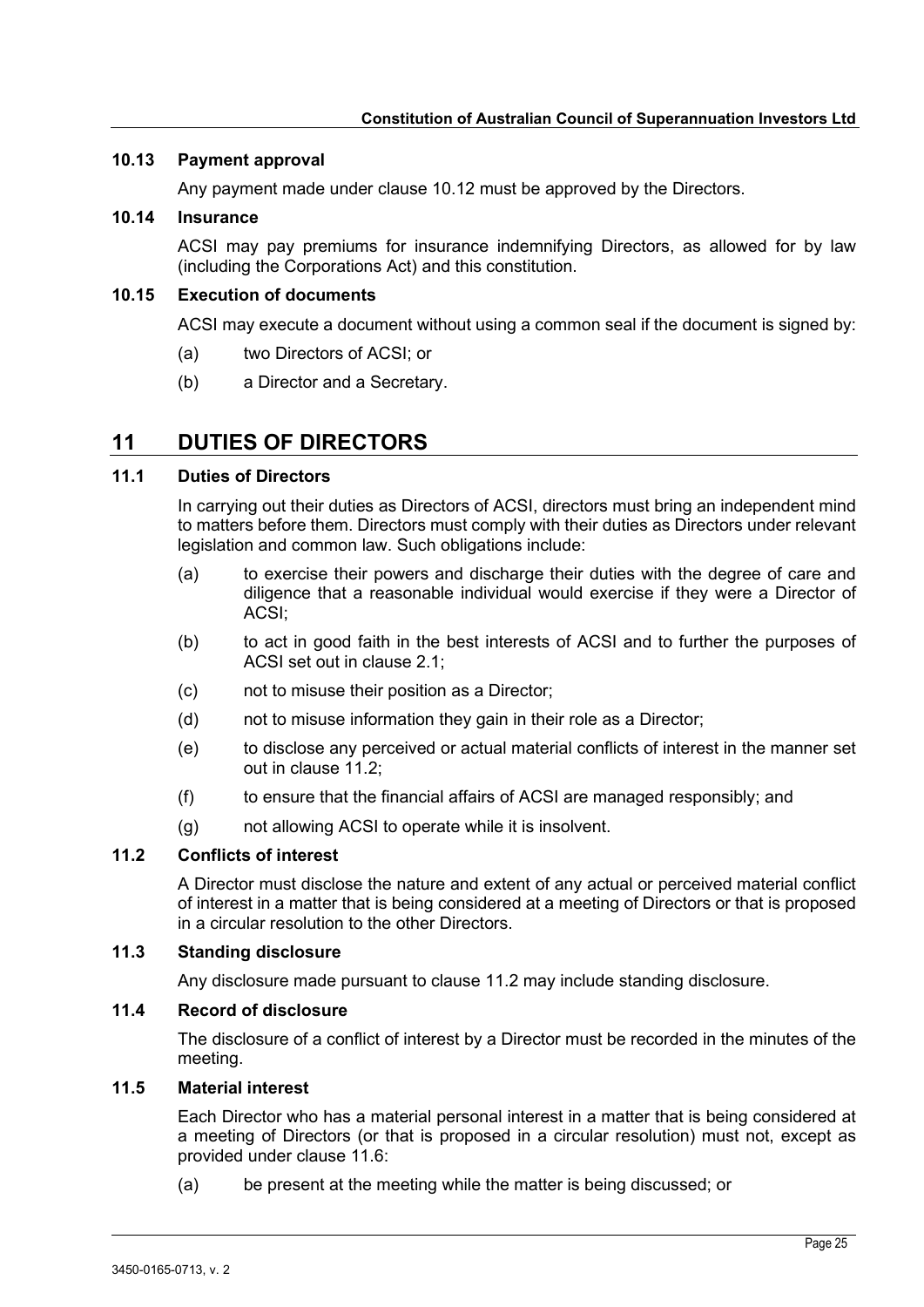(b) vote on the matter.

#### <span id="page-25-0"></span>**11.6 Exceptions to voting**

A Director may still be present and vote if:

- (a) their interest arises because they are a Member of ACSI, and the other Members have the same interest:
- (b) their interest relates to an insurance contract that insures, or would insure, the Director against liabilities that the Director incurs as a Director of ACSI (see clause [20.5\)](#page-31-7);
- (c) their interest relates to a payment by ACSI under clause [20.1](#page-31-3) (indemnity), or any contract relating to an indemnity that is allowed under the Corporations Act;
- (d) the Australian Securities and Investments Commission makes an order allowing the Director to vote on the matter; or
- (e) the Directors who do not have a material personal interest in the matter pass a resolution that:
	- (i) identifies the Director, the nature and extent of the Director's interest in the matter and how it relates to the affairs of ACSI; and
	- (ii) notes that those Directors are satisfied that the interest should not stop the Director from voting and/or being present.

# <span id="page-25-1"></span>**12 DIRECTORS' MEETINGS**

# <span id="page-25-2"></span>**12.1 When the Directors meet**

The Directors will meet at least four times per year, and will determine where and when they meet.

#### <span id="page-25-3"></span>**12.2 Calling Directors' meetings**

A Director may call a Directors' meeting by giving reasonable notice to all of the other Directors in writing or by any other means of communication that has previously been agreed to by all of the Directors.

# <span id="page-25-4"></span>**12.3 Chair for Directors' meetings**

The President will be the chair for Directors meetings and if the President is not available or declines to act as chair for the meeting or part of it, the Deputy President will be the chair for the meeting.

#### <span id="page-25-5"></span>**12.4 Election of Director as chair**

The Directors must elect a Director present to chair a meeting or part of it if both the President and Deputy President are not available or decline to act as chair for the meeting or part of it.

# <span id="page-25-6"></span>**12.5 Quorum at Directors' meetings**

Unless the Directors determine otherwise, the quorum for a Directors' meeting is a majority of Directors appointed and the quorum must be present for the whole Directors' meeting.

#### <span id="page-25-7"></span>**12.6 Using technology to hold Directors' meetings**

The Directors may hold their meetings by using any technology (such as video or teleconferencing) that is agreed to by all of the Directors.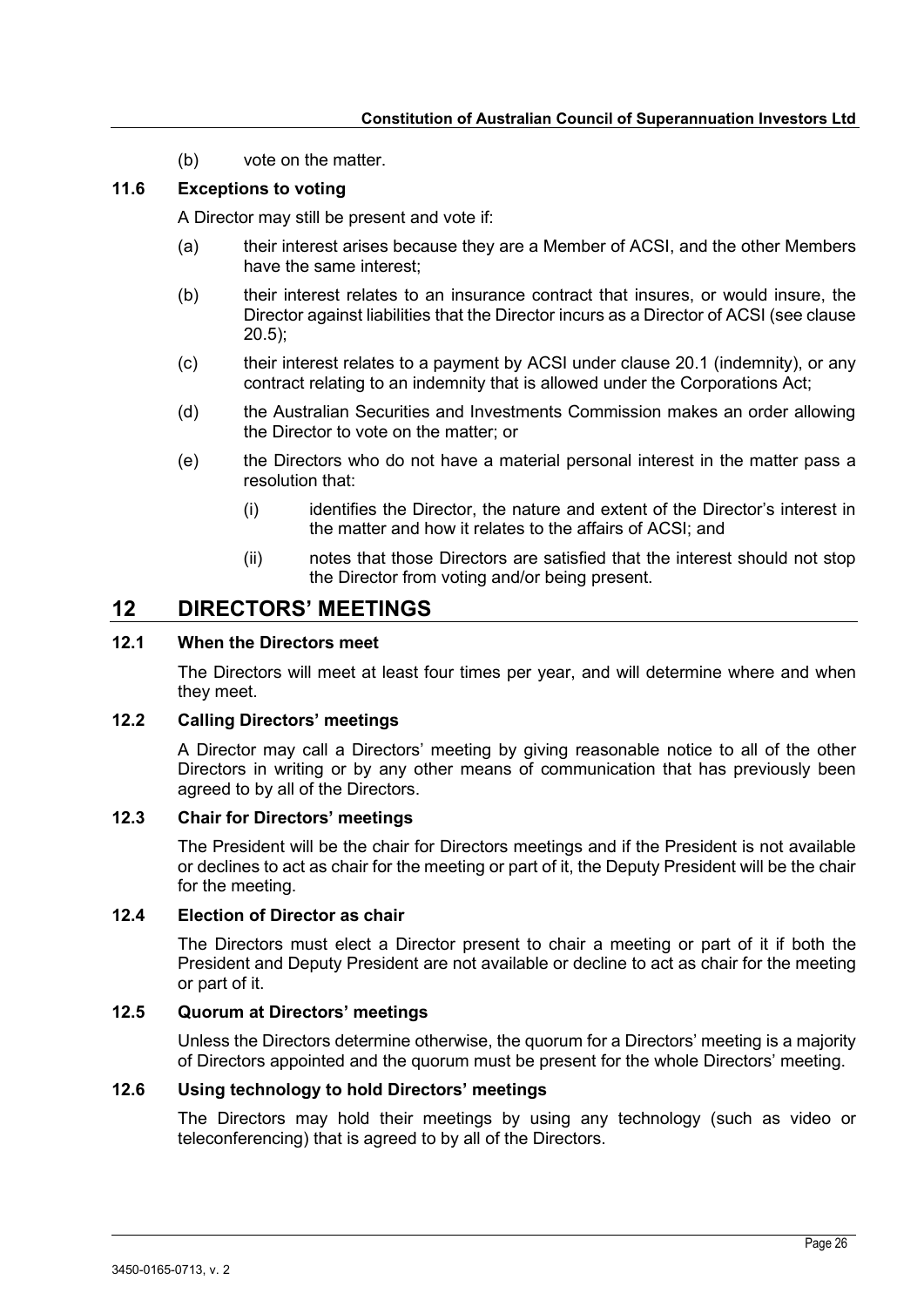#### <span id="page-26-0"></span>**12.7 Standing Agreement**

The Directors' agreement may be a standing (ongoing) one.

# <span id="page-26-1"></span>**12.8 Withdrawal of consent**

A Director may only withdraw their consent within a reasonable period before the meeting.

#### <span id="page-26-2"></span>**12.9 Passing Directors' resolutions**

A Directors' resolution must be passed by a majority of the votes cast by Directors present and entitled to vote on the resolution.

#### <span id="page-26-3"></span>**12.10 Circular resolutions of Directors**

The Directors may pass a circular resolution without a Directors' meeting being held.

#### <span id="page-26-4"></span>**12.11 Passing a circular resolution**

A circular resolution is passed if all the Directors entitled to vote on the resolution sign or otherwise agree to the resolution in the manner set out in clause [12.12](#page-26-5) and clause [12.13.](#page-26-6)

#### <span id="page-26-5"></span>**12.12 Signing circular resolutions**

Each Director may sign

- (a) a single document setting out the resolution and containing a statement that they agree to the resolution; or
- (b) separate copies of that document, as long as the wording of the resolution is the same in each copy.

# <span id="page-26-6"></span>**12.13 Electronic circular resolution**

ACSI may send a circular resolution to the Directors and the Directors may agree to the resolution using any electronic method agreed to by Directors.

## <span id="page-26-7"></span>**12.14 Passing of circular resolution**

A circular resolution is passed when the last Director signs or otherwise agrees to the resolution.

# <span id="page-26-8"></span>**13 Accounts and Audit**

#### <span id="page-26-9"></span>**13.1 Accounting records**

The Directors must ensure that accounting and other records are kept to correctly record and explain the transactions and financial position of ACSI, to enable true and fair profit and loss accounts and balance sheets to be prepared and to permit preparation of any other documents required by the Act or this Constitution.

#### <span id="page-26-10"></span>**13.2 Keeping records**

The records must be kept:

- (a) in a manner that enables them to be conveniently and properly audited;
- (b) for seven years after the completion of the transactions or operations to which they relate;
- (c) at ACSI's registered office or at such other place as the Directors think fit; and
- (d) at all times be open to inspection by the Directors.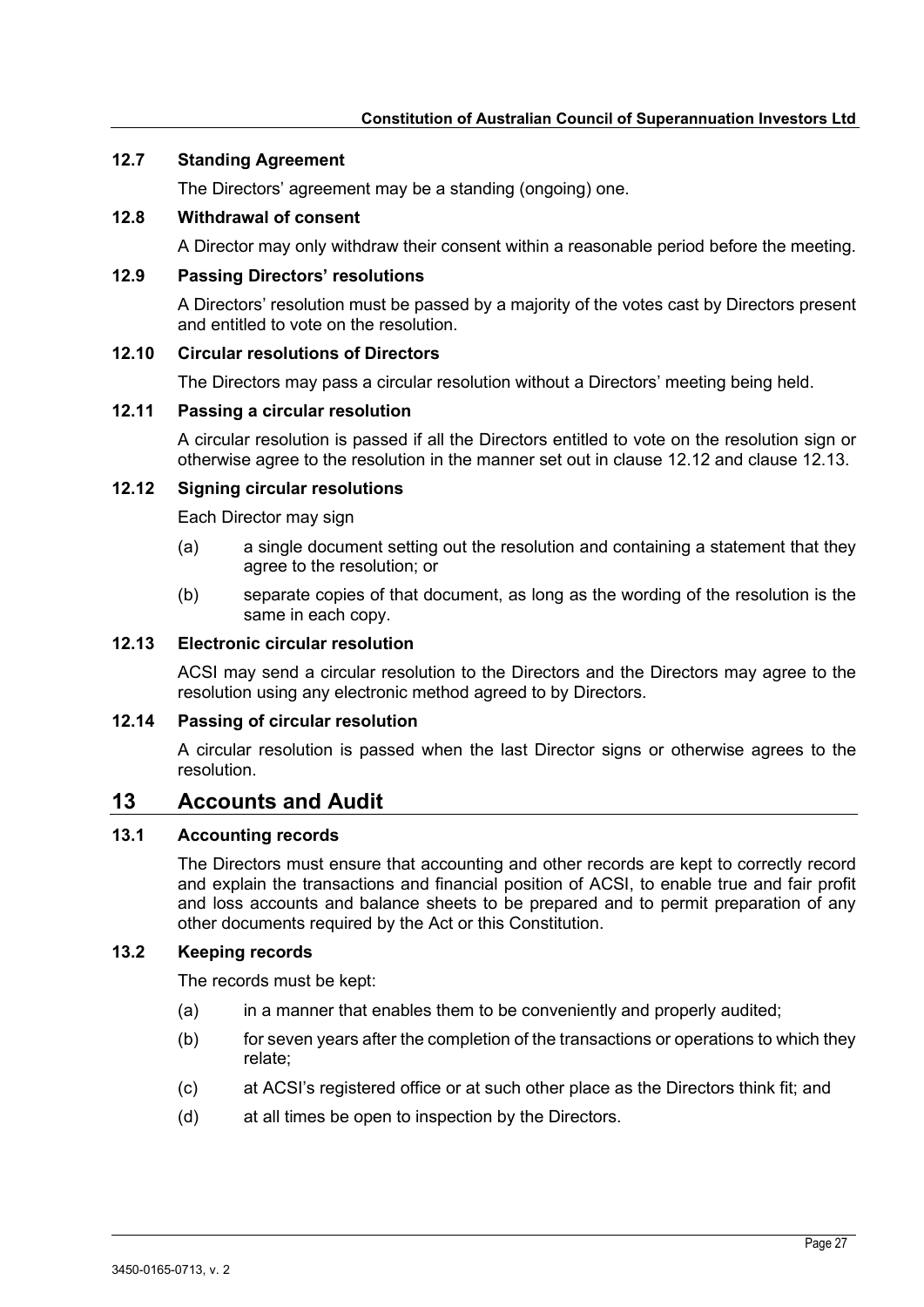## <span id="page-27-0"></span>**13.3 Accounts**

Each Financial Year, ACSI must prepare a financial report and a Directors' report in accordance with the Act.

# <span id="page-27-1"></span>**13.4 Financial report**

The financial report for each Financial Year must consist of:

- (a) the financial statements for the year;
- (b) the notes to the financial statements; and
- (c) the Directors' declaration about the statement and the notes.

# <span id="page-27-7"></span><span id="page-27-2"></span>**13.5 Financial statements**

The Financial statements for the year will consist of:

- (a) a profit and loss statement for the previous Financial Year;
- (b) a balance sheet at the date to which the profit and loss statement is made up;
- (c) a statement of cashflows for the year; and
- (d) if required by the accounting standards in place at the relevant time, a consolidated profit and loss statement, balance sheet and statement of cash flows.

## <span id="page-27-3"></span>**13.6 Notes**

The notes to the financial statements must consist of:

- (a) disclosures required by the Corporations Regulations;
- (b) the notes required by the accounting standards in place at the relevant time; and
- (c) if required, any other information necessary to give a true and fair view of the financial position and performance of ACSI.

# <span id="page-27-4"></span>**13.7 Declaration**

The Directors' declaration made pursuant to claus[e 13.4\(c\)](#page-27-7) is a declaration by the Directors:

- (a) that the financial statement, and the notes required by the accounting standards comply with the accounting standards in force at the relevant time;
- (b) that the financial statements and the attached notes give a true and fair view of the financial position and performance of ACSI;
- (c) whether, in the Directors' opinion, there are reasonable grounds to believe that ACSI will be able to pay its debt as and when they become due and payable; and
- (d) whether, in the Directors' opinion, the financial statement and attached notes are in accordance with the Corporations Act.

# <span id="page-27-5"></span>**13.8 Appointment of auditor**

ACSI will appoint an auditor to audit ACSI's financial statements in accordance with the Corporations Act.

## <span id="page-27-6"></span>**13.9 Audit Independence**

ACSI must ensure that the auditor complies with all regulatory requirements to support independence, including those on audit partner rotation. The Directors may agree additional safeguards to auditor independence and record them in Company policy.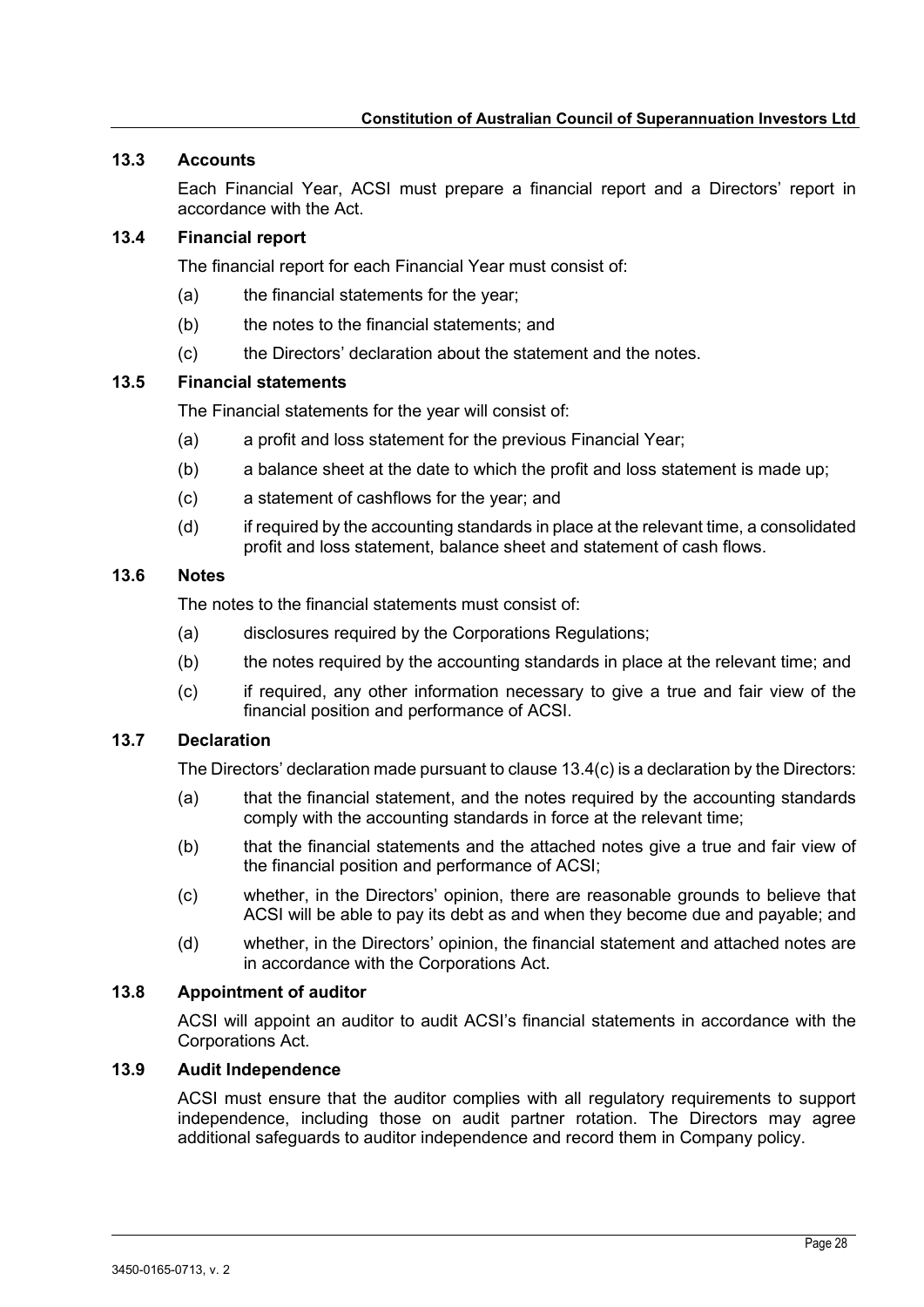#### <span id="page-28-0"></span>**13.10 Removal of auditor**

An auditor may only be removed in accordance with clause [10.5.](#page-23-2)

# <span id="page-28-1"></span>**14 VALIDATION OF IRREGULAR ACTS**

#### <span id="page-28-2"></span>**14.1 Acts within power**

All acts done by a Director or Secretary or a meeting of the Board that would ordinarily be within the power of the Director or Secretary or the meeting will be valid notwithstanding that at the time of the decision, there may have been some defect or invalidity of any appointment provided that such act is properly performed would not have been unlawful, or invalid under this Constitution.

#### <span id="page-28-3"></span>**14.2 Other acts**

All acts done by a Director or Secretary or a meeting of the Board that are invalid by reason of:

- (a) lack of entitlement to vote;
- (b) acting beyond power; or
- (c) any other reason (any one being an "Irregular Act"),

may be ratified by the Board so that the act is as valid as it would have been without the Irregular Act, provided that such act if properly performed would not have been unlawful, or invalid under this Constitution.

# <span id="page-28-4"></span>**15 SECRETARY**

# <span id="page-28-5"></span>**15.1 Secretary**

ACSI must have at least one Secretary, who may also be a Director.

#### <span id="page-28-6"></span>**15.2 Appointment of secretary**

A Secretary must be appointed by the Directors (after giving ACSI their signed consent to act as secretary of ACSI) and may be removed by the Directors.

## <span id="page-28-7"></span>**15.3 Remuneration**

The Directors must decide the terms and conditions under which the Secretary is appointed, including any remuneration.

#### <span id="page-28-8"></span>**15.4 Role of Secretary**

The role of the Secretary includes:

- (a) maintaining a register of ACSI's Members, and
- (b) maintaining the minutes and other records of General Meetings (including notices of meetings), Directors' meetings and circular resolutions, Committee meetings and Member Advisory Council meetings.

# <span id="page-28-9"></span>**16 MINUTES AND RECORDS**

## <span id="page-28-10"></span>**16.1 Minutes and records**

ACSI must, within one month, make and keep the following records:

- (a) minutes of proceedings and resolutions of General Meetings;
- (b) minutes of circular resolutions of Members;
- (c) a copy of a notice of each General Meeting; and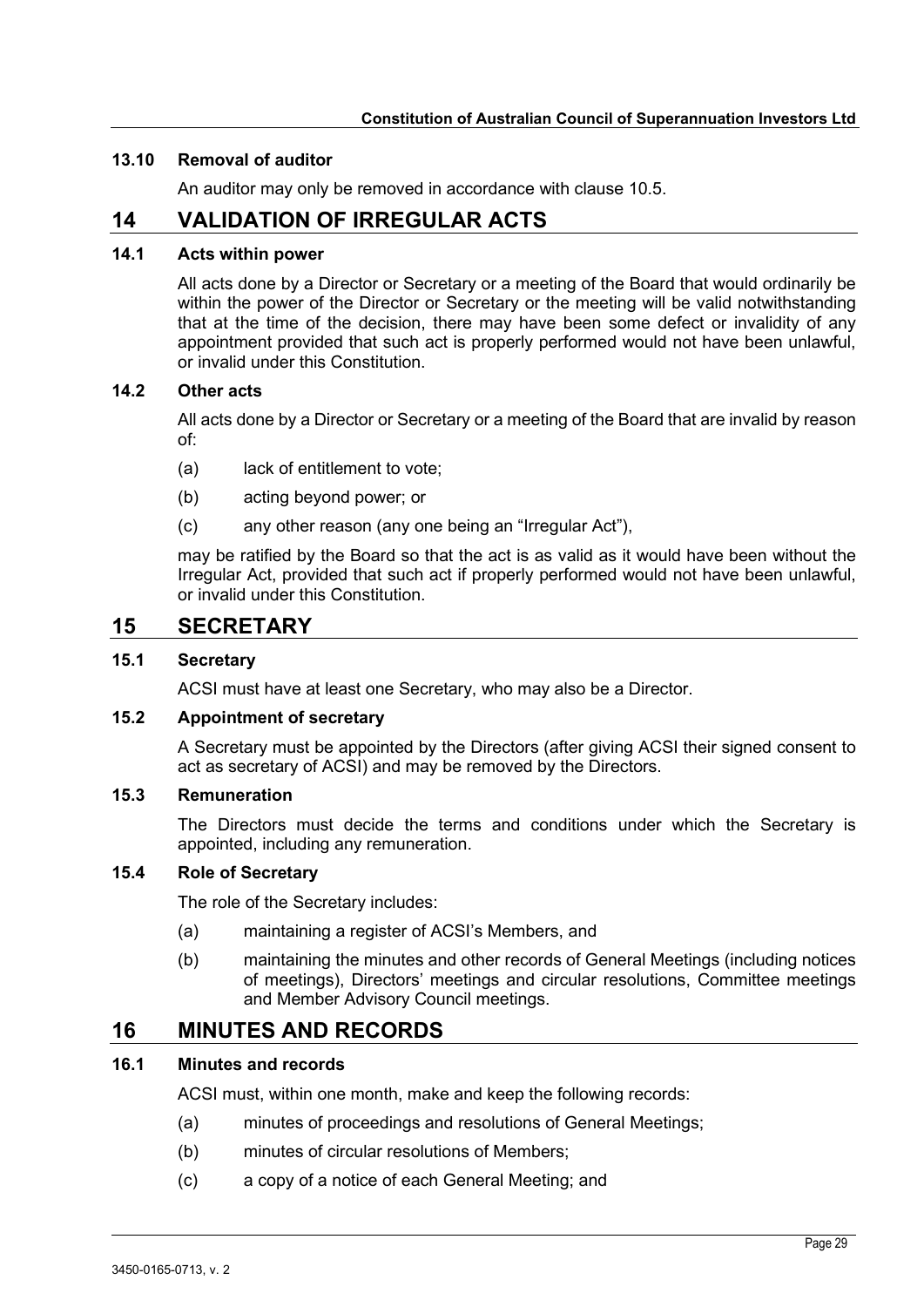(d) a copy of a Members' statement distributed to Members under clause [6.3.](#page-16-9)

# <span id="page-29-0"></span>**16.2 Keeping records**

ACSI must, within one month, make and keep the following records:

- (a) minutes of proceedings and resolutions of Directors' meetings (including meetings of any committees); and
- (b) minutes of circular resolutions of Directors.

# <span id="page-29-1"></span>**16.3 Inspection of records**

To allow Members to inspect ACSI's records:

- (a) ACSI must give a Member access to the records set out in clause [16.1;](#page-28-10) and
- (b) the Directors may authorise a Member to inspect other records of ACSI, including records referred to in this clause [16.](#page-28-9)

## <span id="page-29-2"></span>**16.4 Signing of minutes of general meeting**

The Directors must ensure that minutes of a General Meeting or a Directors' meeting are signed within a reasonable time after the meeting by:

- (a) the chair of the meeting; or
- (b) the chair of the next meeting.

## <span id="page-29-3"></span>**16.5 Signing of minutes of circular resolution**

The Directors must ensure that minutes of the passing of a circular resolution (of Members or Directors) are signed by a Director within a reasonable time after the resolution is passed.

# <span id="page-29-4"></span>**16.6 Financial and related records**

ACSI must make and keep written financial records that:

- (a) correctly record and explain its transactions and financial position and performance; and
- (b) enable true and fair financial statements to be prepared and to be audited.

# <span id="page-29-5"></span>**16.7 Written records**

ACSI must also keep written records that correctly record its operations.

## <span id="page-29-6"></span>**16.8 Retaining records**

ACSI must retain its records for at least 7 years.

# <span id="page-29-7"></span>**16.9 Safety of records**

The Directors must take reasonable steps to ensure that ACSI's records are kept safe.

# <span id="page-29-8"></span>**17 CONFIDENTIALITY**

# <span id="page-29-9"></span>**17.1 Confidentiality**

Subject to the law all proceedings and documents of the Board and the Member Advisory Council are to be treated as strictly private and confidential.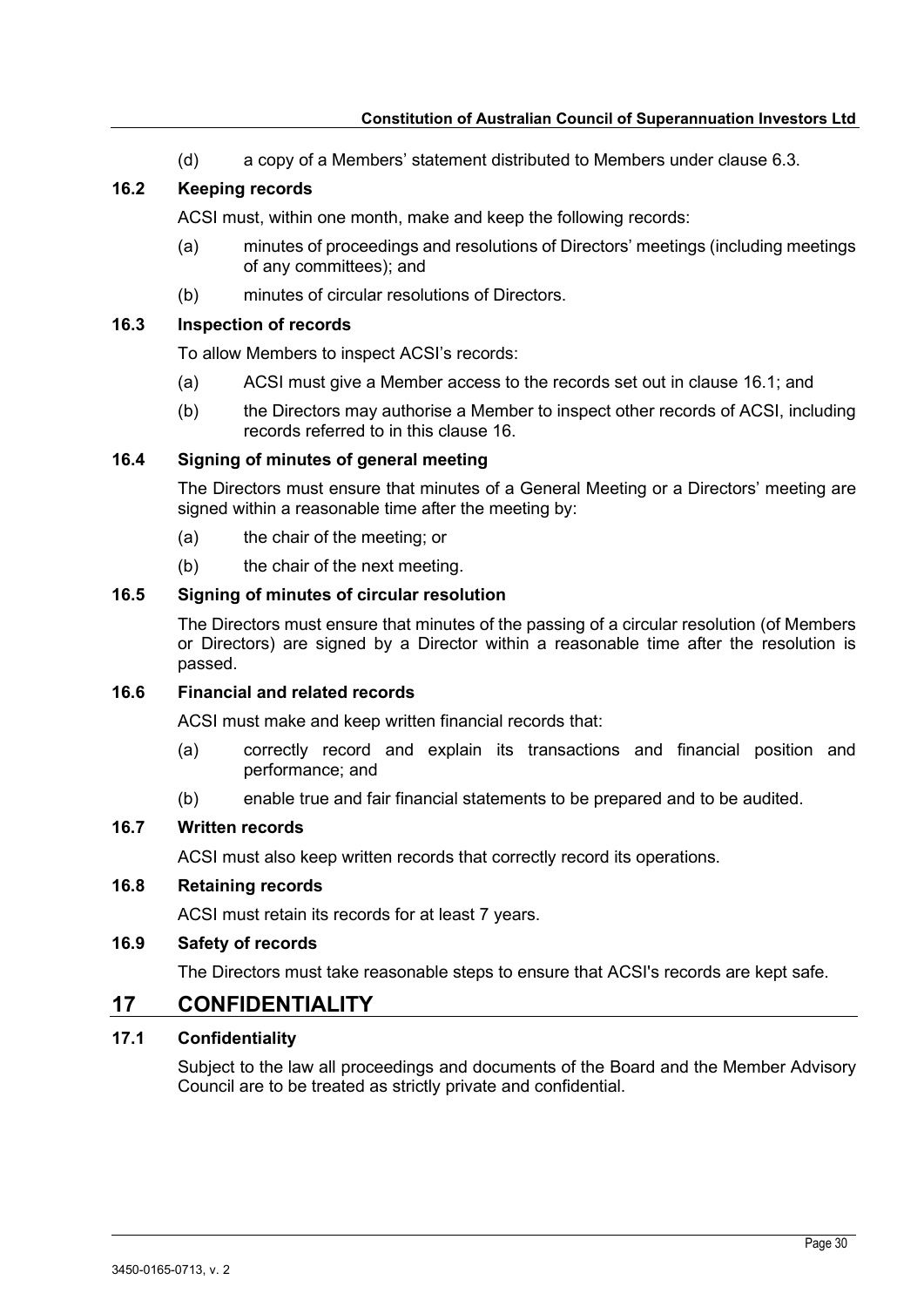# <span id="page-30-0"></span>**18 NOTICE**

#### <span id="page-30-1"></span>**18.1 What is notice**

Anything written to or from ACSI under any clause in this constitution is written notice and is subject to clauses [18.3](#page-30-3) to [18.6,](#page-30-6) unless specified otherwise.

#### <span id="page-30-2"></span>**18.2 Notice of proxy**

Clauses [18.3](#page-30-3) to [18.6](#page-30-6) do not apply to a notice of proxy under clause [7.9](#page-19-1) to [7.17.](#page-19-9)

#### <span id="page-30-3"></span>**18.3 Notice to ACSI**

Written notice or any communication under this constitution may be given to ACSI**,** the Directors or the Secretary by:

- (a) delivering it to ACSI's registered office;
- (b) posting it to ACSI's registered office or to another address chosen by ACSI for notice to be provided; or
- (c) sending it to an email address or other electronic address notified by ACSI to the Members as ACSI's email address or other electronic address.

#### <span id="page-30-4"></span>**18.4 Notice to Members**

Written notice or any communication under this constitution may be given to a Member:

- (a) in person;
- (b) by posting it to, or leaving it at the address of the Member in the register of Members or an alternative address (if any) nominated by the Member for service of notices;
- (c) sending it to the email or other electronic address nominated by the Member as for service of notices (if any); or
- <span id="page-30-7"></span>(d) if agreed to by the Member, by notifying the Member at an email or other electronic address nominated by the Member, that the notice is available at a specified place or address (including an electronic address).

#### <span id="page-30-5"></span>**18.5 Address of Members**

If ACSI does not have an address for the Member, ACSI is not required to give notice in person.

## <span id="page-30-6"></span>**18.6 When notice is taken to be given**

A notice:

- (a) delivered in person, or left at the recipient's address, is taken to be given on the day it is delivered;
- (b) sent by post, is taken to be given on the third day after it is posted with the correct payment of postage costs;
- (c) sent by email, fax or other electronic method, is taken to be given on the business day after it is sent; and
- (d) given under clause  $18.4(d)$  is taken to be given on the business day after the notification that the notice is available is sent.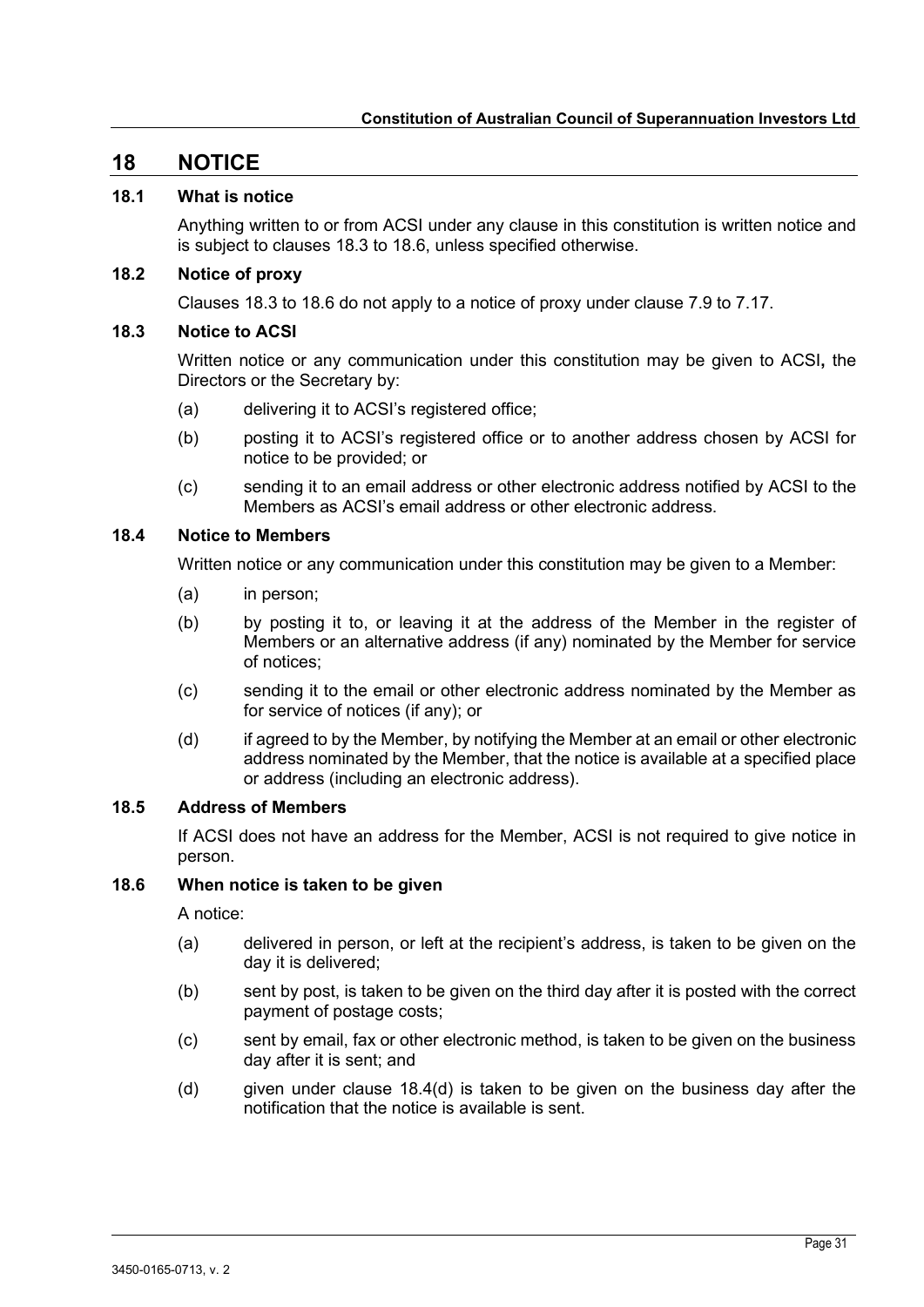# <span id="page-31-0"></span>**19 FINANCIAL YEAR**

#### <span id="page-31-1"></span>**19.1 Company's financial year**

ACSI's financial year is from 1 July to 30 June, unless the Directors pass a resolution to change the financial year.

# <span id="page-31-2"></span>**20 INDEMNITY, INSURANCE AND ACCESS**

#### <span id="page-31-3"></span>**20.1 Indemnity**

ACSI indemnifies each officer of ACSI out of the assets of ACSI, to the relevant extent, against all losses and liabilities (including costs, expenses and charges) incurred by that person as an officer of ACSI.

#### <span id="page-31-4"></span>**20.2 Officer**

In this clause, 'officer' means a Director or Secretary or Executive Manager and includes a Director, Secretary or Executive Manager after they have ceased to hold that office.

## <span id="page-31-5"></span>**20.3 To the relevant extent**

In this clause, 'to the relevant extent' means:

- (a) to the extent that ACSI is not precluded by law (including the Corporations Act) from doing so; and
- (b) for the amount that the officer is not otherwise entitled to be indemnified and is not actually indemnified by another person (including an insurer under an insurance policy).

#### <span id="page-31-6"></span>**20.4 Continuing obligation**

The indemnity is a continuing obligation and is enforceable by an officer even though that person is no longer an officer of ACSI.

#### <span id="page-31-7"></span>**20.5 Insurance**

To the extent permitted by law (including the Corporations Act), and if the Directors consider it appropriate, ACSI may pay or agree to pay a premium for a contract insuring a person who is or has been an officer of ACSI against any liability incurred by the person as an officer of ACSI.

#### <span id="page-31-8"></span>**20.6 Directors' access to documents**

A Director has a right of access to the financial records of ACSI at all reasonable times.

#### <span id="page-31-9"></span>**20.7 Access**

If the Directors agree, ACSI must give a Director or former Director access to:

- (a) certain documents, including documents provided for or available to the Directors; and
- (b) any other documents referred to in those documents.

# <span id="page-31-10"></span>**21 WINDING UP**

#### <span id="page-31-11"></span>**21.1 Surplus assets not to be distributed to Members**

If ACSI is wound up, any Surplus Assets must not be distributed to a Member or a former Member of ACSI.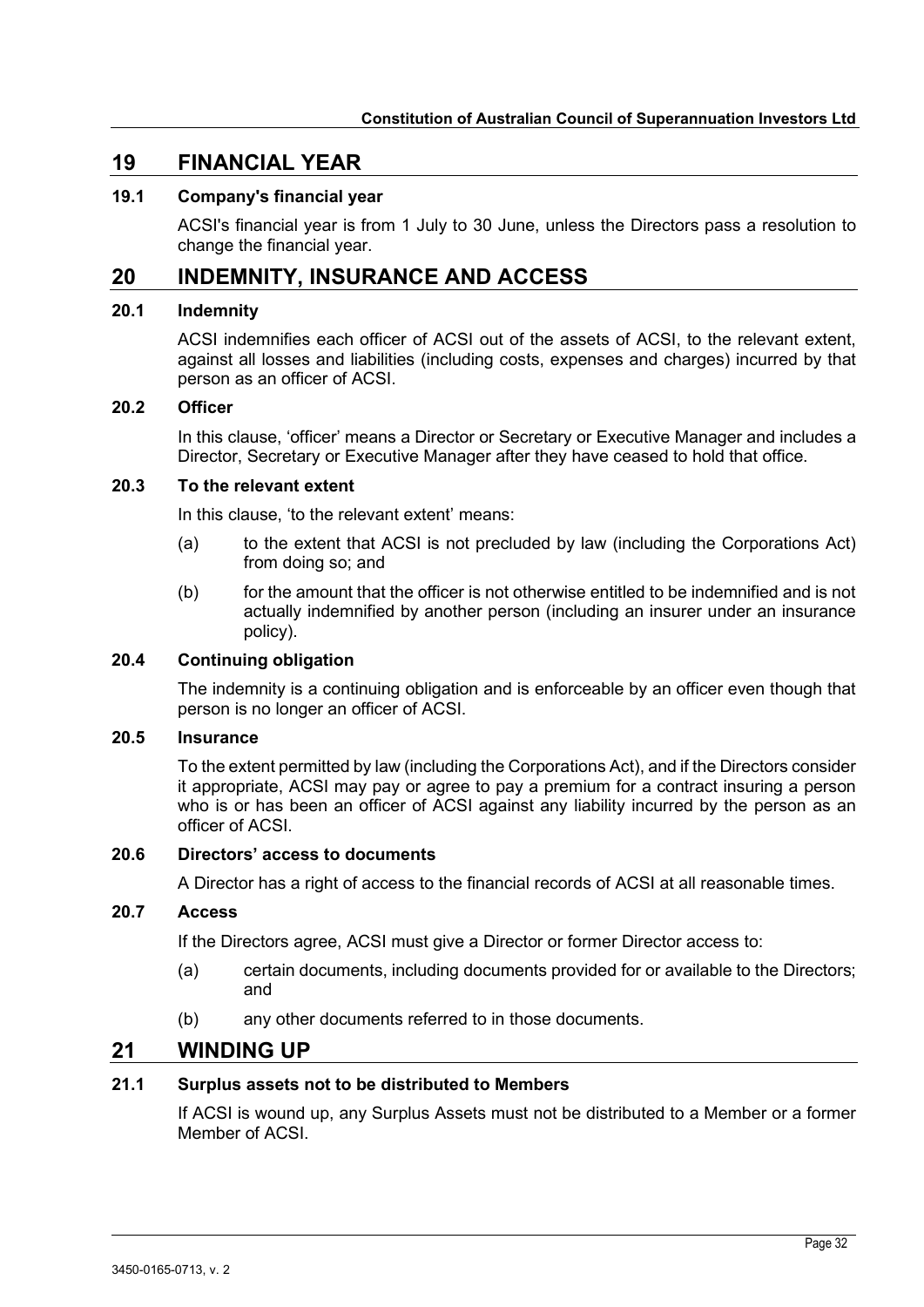#### <span id="page-32-0"></span>**21.2 Distribution of surplus assets**

Subject to the Corporations Act and any other applicable Act, and any court order, any Surplus Assets that remain after ACSI is wound up must be distributed to some other institution (s) as determined by the Directors:

- (a) with objectives similar to ACSI's, and
- (b) which is approved by the Commissioner of Taxation as an institution exempt from income tax.

# <span id="page-32-1"></span>**22 DEFINITIONS AND INTERPRETATION**

#### <span id="page-32-2"></span>**22.1 Definitions**

In this constitution:

*Annual Subscription Fee* means the amount payable by a Member under clause [3.13.](#page-9-3)

*Appointed Chair* means a person appointed chair pursuant to clause [12.3](#page-25-4) and [12.4.](#page-25-5)

*Board* means the Board of Directors of ACSI.

*Committee* means those committees established by the Directors under clause [10.2.](#page-22-2)

*Corporations Act* means the Corporations Act 2001 (Cth).

*Deputy President* means a Director elected by the Board to serve as Deputy President.

*Director* means any person formally and lawfully appointed as a director of ACSI, including an alternate Director.

*Eligible Member* means any trustee or organisation that:

- (i) commits to adopt and pursue ACSI's objectives and be bound by ACSI constitution; and
- (ii) satisfies any criteria specified by the Directors from time to time.

*ESG* means environmental, social and governance.

*Executive Manager* means the CEO of ACSI and any executive managers determined as such by the CEO.

*Full Member* means an Eligible Member admitted as a Very Large Member, Large Member, Medium Member or Small Member.

*General Meeting* means a meeting of Members and includes the annual General Meeting, under clause [5.8.](#page-13-3)

*Guarantee* means that amount specified in clause [1.5.](#page-6-5)

*Member* is an Eligible Member who has been admitted in accordance with clause [3.4.](#page-7-7)

*Member Present* means, in connection with a General Meeting, a Member present in person, by representative or by proxy at the venue or venues for the meeting.

*Ordinary Resolution* means a resolution that has been passed by at least 50% of the votes cast by those Members present and entitled to vote.

**President** means a Director elected by the Board to serve as President.

*Registered Charity* means a charity that is registered under the *Australian Charities and Not-for-profits Commission Act 2012 (Cth)*

*Representatives* means those members nominated to the Member Advisory Council in accordance with clause [8.4](#page-20-5)**.**